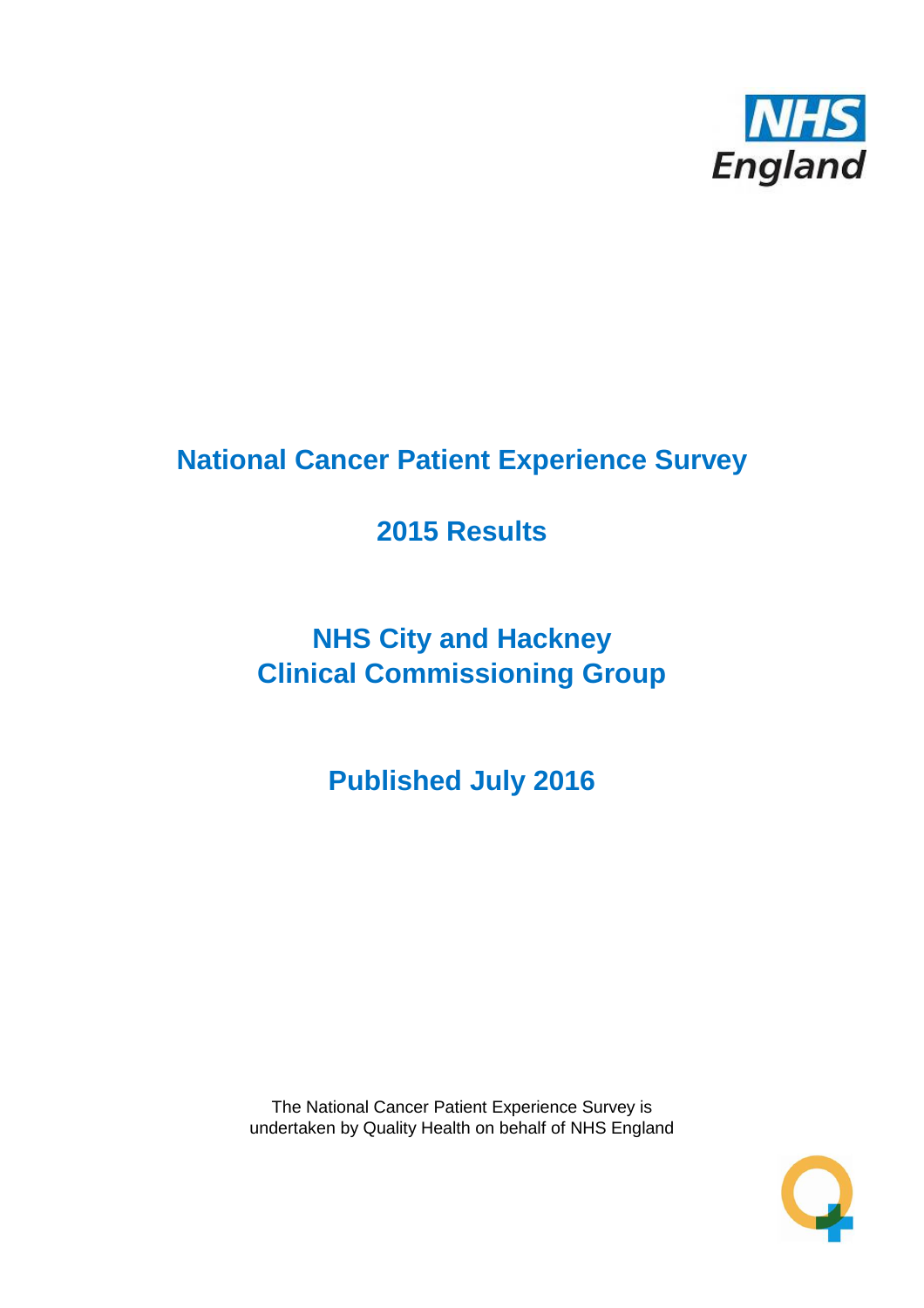#### **Introduction**

The National Cancer Patient Experience Survey 2015 is the fifth iteration of the survey first undertaken in 2010. It has been designed to monitor national progress on cancer care; to provide information to drive local quality improvements; to assist commissioners and providers of cancer care; and to inform the work of the various charities and stakeholder groups supporting cancer patients.

The survey was overseen by a national Cancer Patient Experience Advisory Group. This Advisory Group set the principles and objectives of the survey programme and guided questionnaire development.

The survey was commissioned and managed by NHS England. The survey provider, Quality Health, is responsible for designing, running and analysing the survey.

Full national results and other reports are available at www.ncpes.co.uk

Further details on the survey methodology and changes to the 2015 survey can be found in the Annex. Note that a number of significant changes were made to the 2015 survey so caution should be taken in directly comparing data from the 2015 survey to the findings of the previous CPES surveys. No comparisons with previous surveys are presented in this report.

#### **This report**

The report shows how this CCG scored for each question in the survey, compared with national results. It is aimed at helping individual CCGs to understand their performance and identify areas for local improvement.

Note that responses for questions with 1-20 respondents have been suppressed. This is to protect patient confidentiality and because uncertainty around the result is too great.

#### **Data tables**

The data tables presented in this report show the following for each question:

- **Column 1** shows the number of respondents to this question
- **Column 2** shows the unadjusted 2015 score for this CCG
- **Column 3** shows the case-mix adjusted 2015 score for this CCG
- **Column 4** shows the lower limit of the expected range of scores for this CCG (the top of the pale blue section on the Comparability chart - see below)
- **Column 5** shows the upper limit of the expected range of scores for this CCG (the bottom of the dark blue section on the Comparability chart - see below)
- **Column 6** shows the National Average score for this question.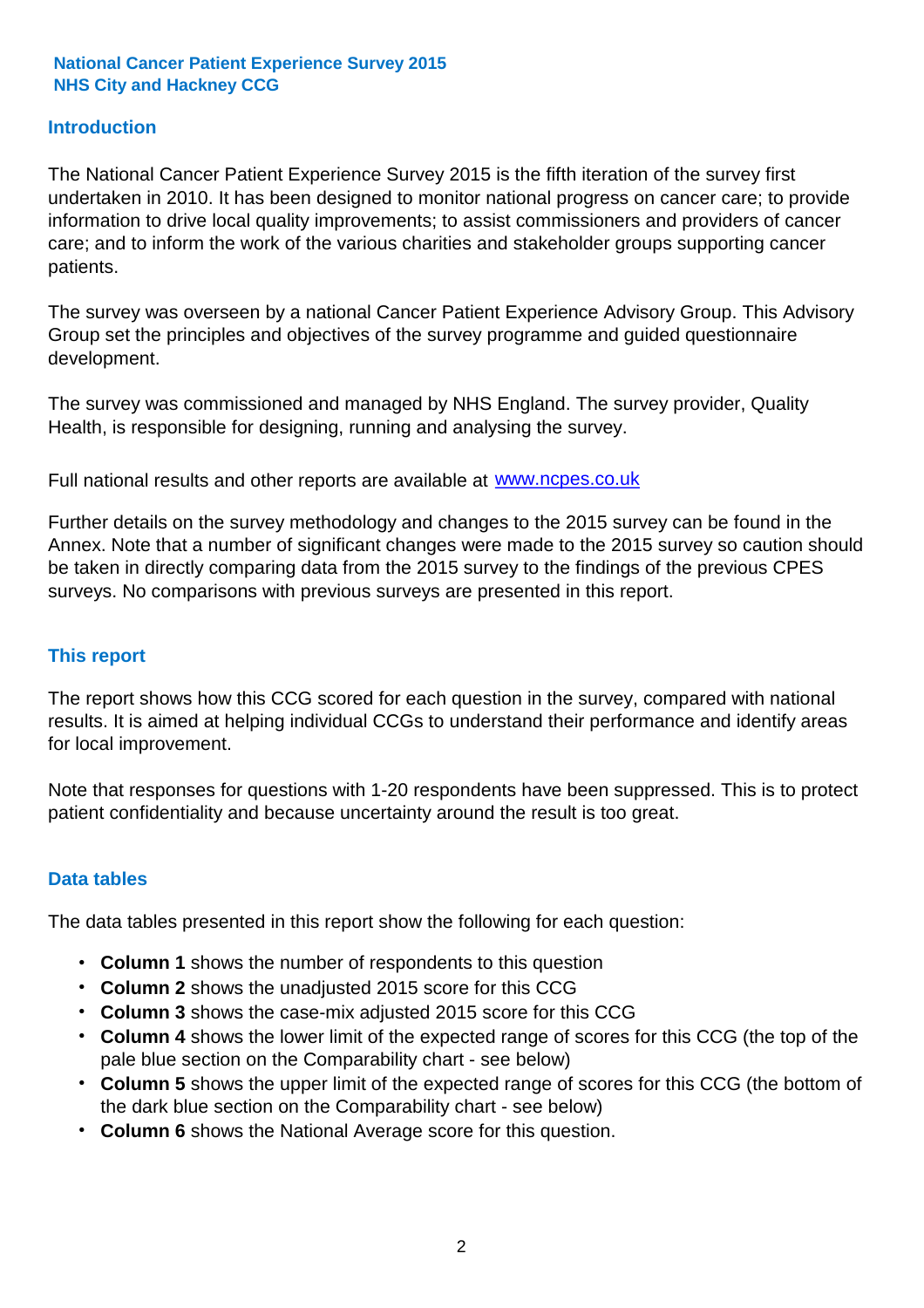Results for individual response options are presented in the detailed data tables **WWW.ncpes.co.uk** Confidence Intervals for unadjusted and case-mix adjusted data are provided in these tables.

Expected ranges and 95% Confidence Intervals highlight the uncertainty around the results. The size of the expected ranges and confidence intervals will be different for each question, and depends on the number of respondents and the range of their responses.

For further details on case-mix adjustment and the scoring methodology used, please refer to the Annex.

#### **Comparability charts**

For the 2015 survey, we have adopted the CQC standard for reporting comparative performance, based on calculation of "expected ranges". This means that CCGs will be flagged as outliers only if there is statistical evidence that their scores deviate (positively or negatively) from the range of scores that would be expected for CCGs of the same size.

The Comparability charts in this report show a bar with these expected ranges (in grey), higher than expected (in dark blue), and lower than expected (in pale blue). A black dot represents the actual score of this CCG.

The same colour convention has been used in Column 3 of the Data tables.

For further details on expected ranges, please refer to the technical document at **www.ncpes.co.uk** 

#### **Tumour group tables**

The final set of tables in this report show the scores for each question for each of the 13 tumour groups, with a comparative national score for that tumour group.

These breakdowns are intended as additional information for CCGs to understand the differences between the experiences of patients with different types of cancer. The numbers are generally relatively small and may not be statistically significant. They should therefore be treated with some caution.

#### **Notes on specific questions**

Question 5 in the survey has not been scored. However, the unscored data is useful and has been published alongside the other results in this report. This question asked respondents to "tick all that apply". The results show all of the responses given including where respondents chose two or more options.

Questions used to direct respondents to different parts of the survey (questions 4, 17, 24, 27, 40, 43, 46) and other demographic and information questions are not reported.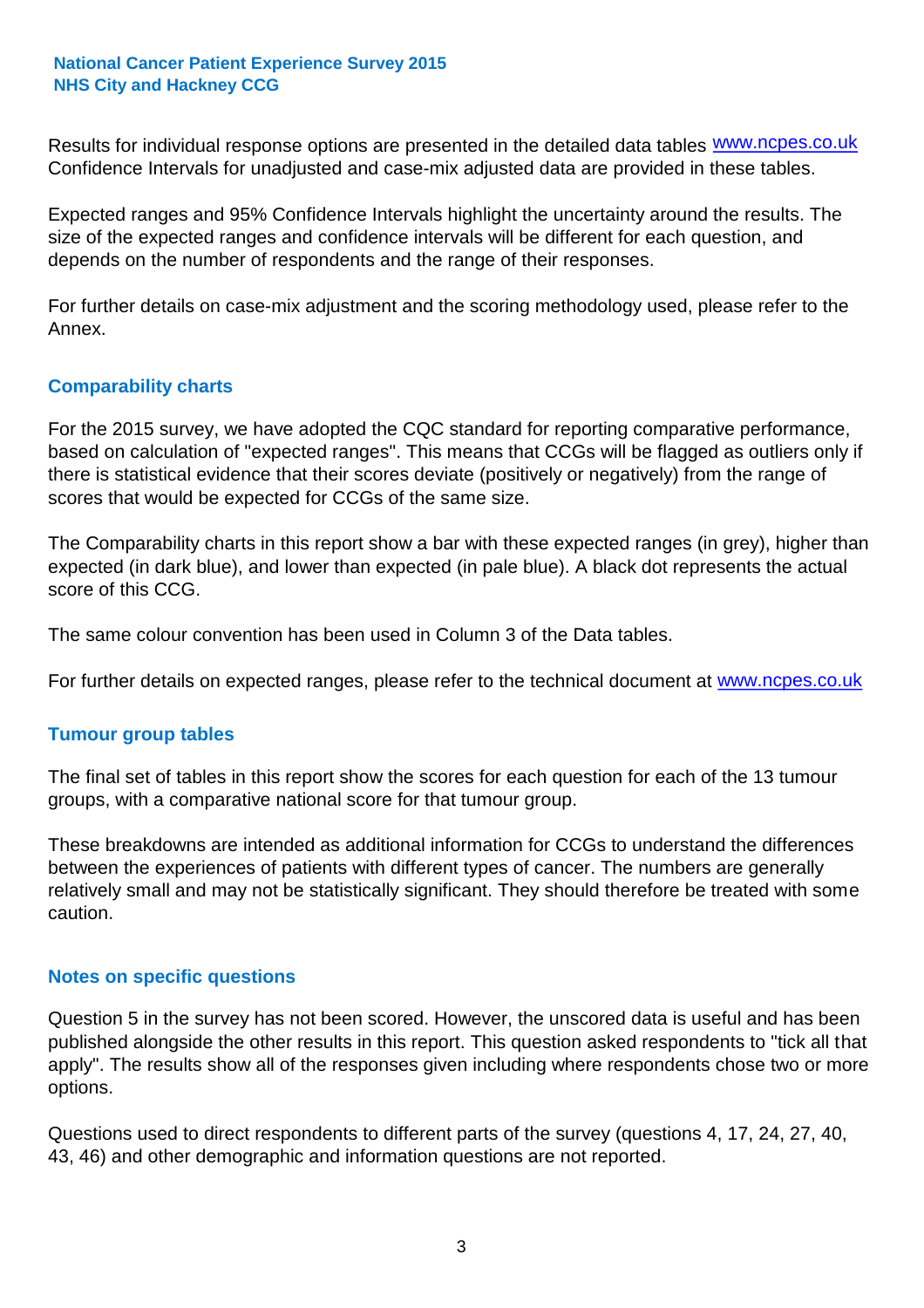#### **How to use the data**

Unadjusted data should be used to see the actual responses from patients relating to the CCG.

Case-mix adjusted data, together with expected ranges, should be used to understand whether the results are significantly higher or lower than national results.

Case-mix adjusted data, together with (case-mix adjusted) Confidence Intervals (presented in the detailed data tables **www.ncpes.co.uk**), should be used to understand whether the results are significantly higher or lower than the results for another CCG.

#### **Response rates**

Numbers of respondents by tumour group, age and gender can be found in the Annex.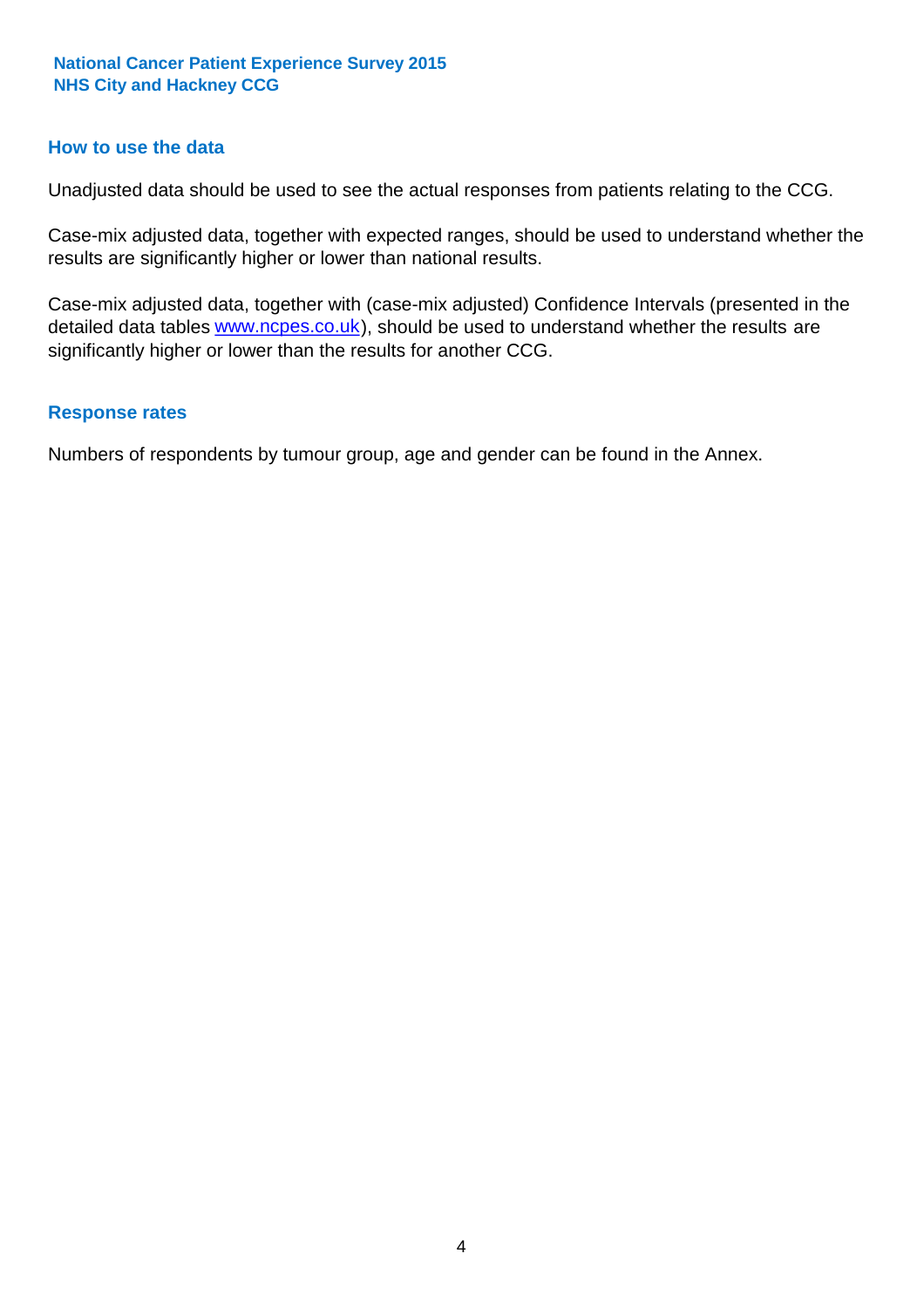## **Executive Summary**

average rating of 8.3. Asked to rate their care on a scale of zero (very poor) to 10 (very good), respondents gave an

The following questions are included in phase 1 of the Cancer Dashboard developed by Public Health England and NHS England\*:

- **74%** of respondents said that they were definitely involved as much as they wanted to be in decisions about their care and treatment
- **94%** of respondents said that they were given the name of a Clinical Nurse Specialist who would support them through their treatment
- when asked how easy or difficult it had been to contact their Clinical Nurse Specialist 82% of respondents said that it had been 'quite easy' or 'very easy'
- **90%** of respondents said that, overall, they were always treated with dignity and respect they were in hospital
- **96%** of respondents said that hospital staff told them who to contact if they were worried about their condition or treatment after they left hospital
- **57%** of respondents said that they thought the GPs and nurses at their general practice definitely did everything they could to support them while they were having cancer treatment.

Detailed results for these and other questions are set out in the sections that follow.

#### www.cancerdata.nhs.uk/dashboard

The questions were selected in discussion with the national Cancer Patient Experience Advisory Group and reflect four key patient experience domains: provision of information; involvement in decisions; care transition; interpersonal relations, respect and dignity. The figures presented above are all case-mix adjusted.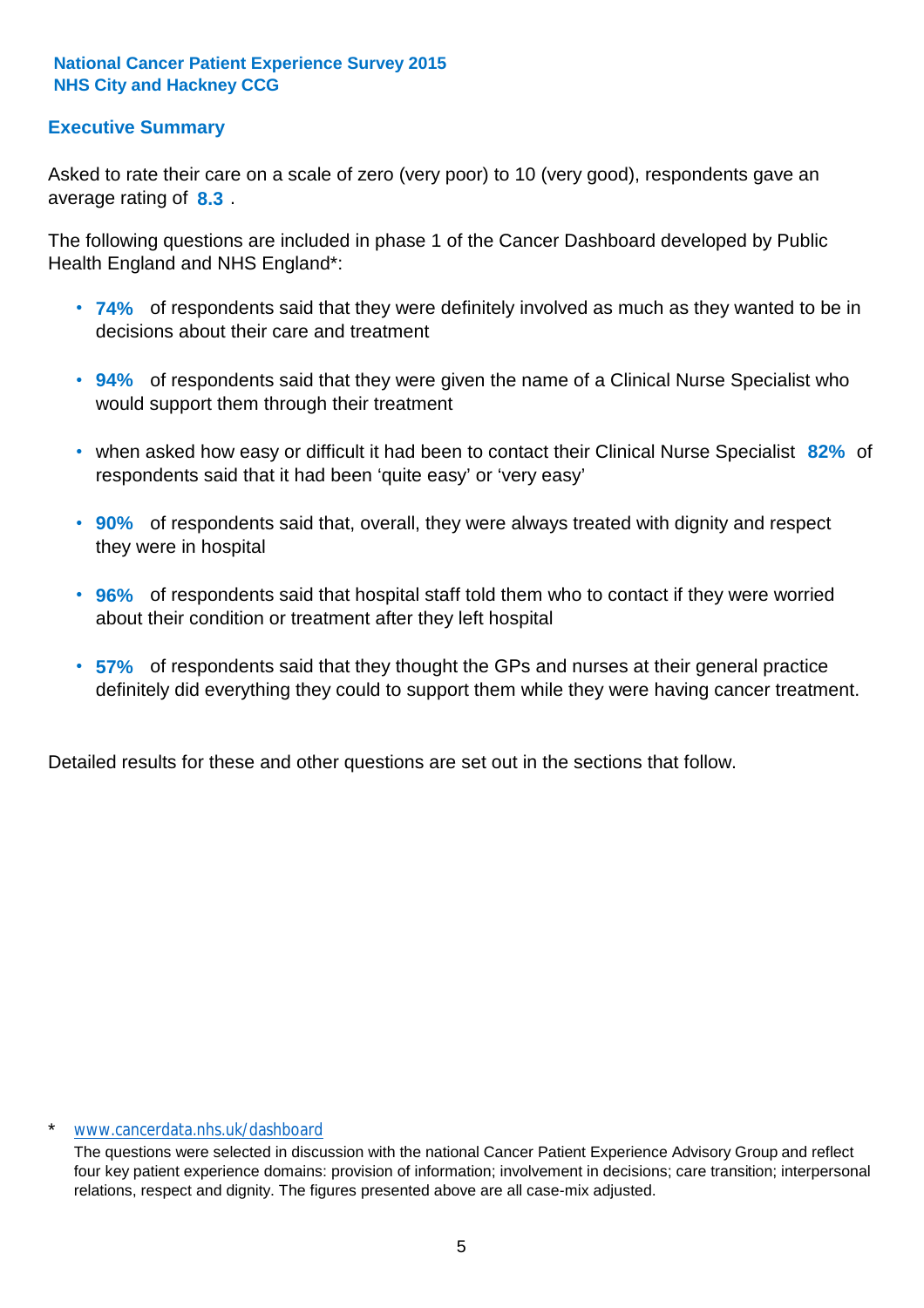## **Questions which scored outside expected range**

|                 |                                                                                         |                                                 |                                    | 2015 Case-mix Adjusted              |                                     |                              |  |  |  |
|-----------------|-----------------------------------------------------------------------------------------|-------------------------------------------------|------------------------------------|-------------------------------------|-------------------------------------|------------------------------|--|--|--|
| Question        |                                                                                         | for this<br>respondents<br>Number of<br>.<br>Sc | Percentage for<br>this CCG<br>2015 | Lower limit of<br>expected<br>range | Upper limit of<br>expected<br>range | National<br>Average<br>Score |  |  |  |
|                 | Finding out what was wrong with you                                                     |                                                 |                                    |                                     |                                     |                              |  |  |  |
| Q <sub>9</sub>  | Patient felt they were told sensitively that they had cancer                            | 150                                             | 76%                                | 78%                                 | 90%                                 | 84%                          |  |  |  |
|                 | Deciding the best treatment for you                                                     |                                                 |                                    |                                     |                                     |                              |  |  |  |
| Q14             | Patient given practical advice and support in dealing with side<br>effects of treatment | 148                                             | 57%                                | 59%                                 | 74%                                 | 66%                          |  |  |  |
|                 | <b>Clinical Nurse Specialist</b>                                                        |                                                 |                                    |                                     |                                     |                              |  |  |  |
| Q19             | Get understandable answers to important questions all or most<br>of the time            | 127                                             | 82%                                | 83%                                 | 94%                                 | 89%                          |  |  |  |
|                 | Hospital care as an inpatient                                                           |                                                 |                                    |                                     |                                     |                              |  |  |  |
| Q <sub>33</sub> | All staff asked patient what name they preferred to be called by                        | 94                                              | 53%                                | 54%                                 | 79%                                 | 67%                          |  |  |  |
|                 | Hospital care as a day patient / outpatient                                             |                                                 |                                    |                                     |                                     |                              |  |  |  |
| Q41             | Patient was able to discuss worries or fears with staff during<br>visit                 | 112                                             | 57%                                | 61%                                 | 79%                                 | 70%                          |  |  |  |
|                 | <b>Your overall NHS care</b>                                                            |                                                 |                                    |                                     |                                     |                              |  |  |  |
| Q58             | Taking part in cancer research discussed with patient                                   | 144                                             | 40%                                | 19%                                 | 38%                                 | 28%                          |  |  |  |
| Q59             | Patient's average rating of care scored from very poor to very<br>good                  | 142                                             | 8.3                                | 8.5                                 | 8.9                                 | 8.7                          |  |  |  |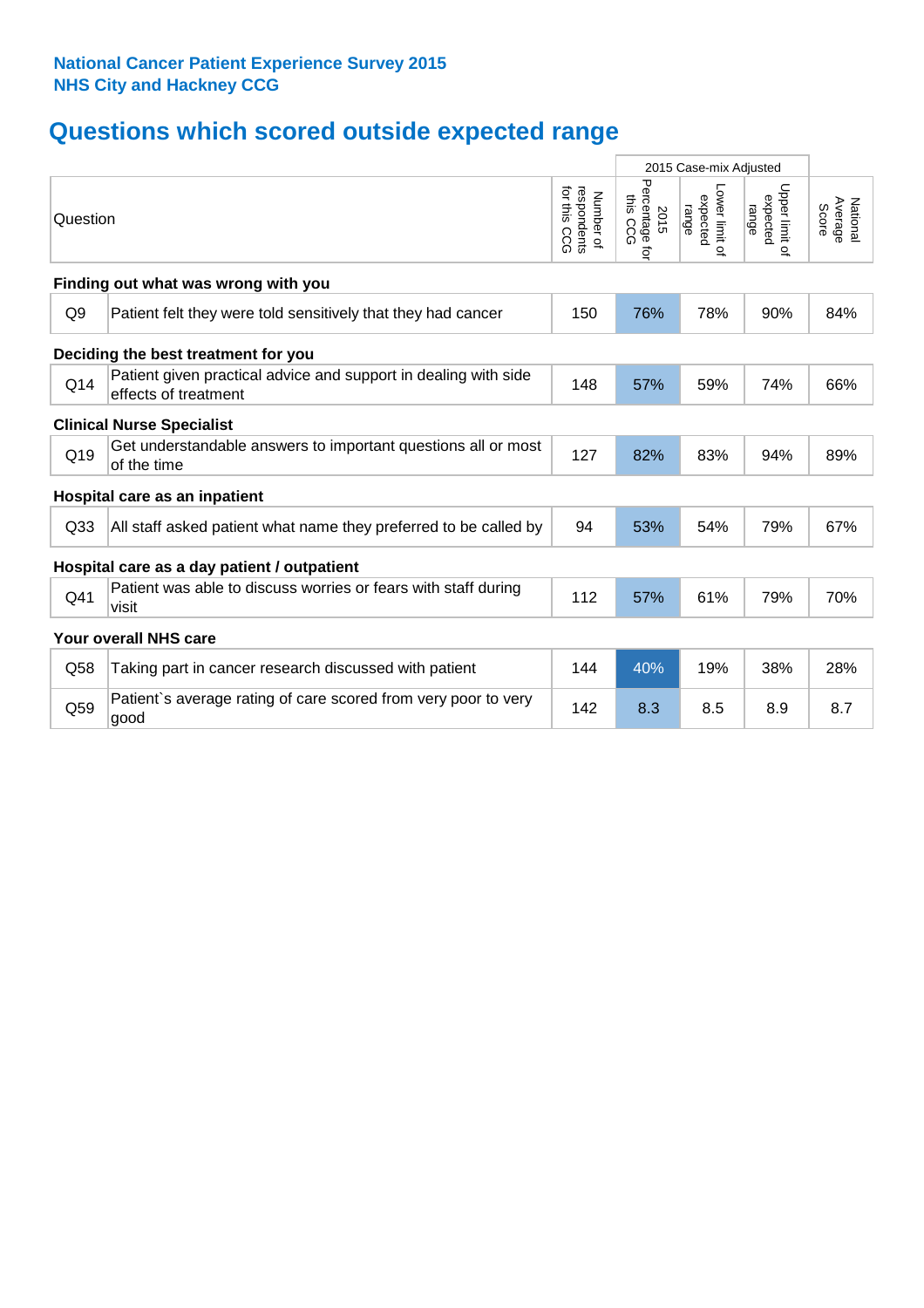## **CCG results**

## **Seeing your GP**



|    |                                                                |                                                     |                             |               | 2015 Case-mix Adjusted     |                            |                           |
|----|----------------------------------------------------------------|-----------------------------------------------------|-----------------------------|---------------|----------------------------|----------------------------|---------------------------|
|    | Question                                                       | respondents<br><b>Number</b><br>$\overline{\sigma}$ | 2015<br>Unadjusted<br>Score | 2015<br>Score | Expected<br>range<br>lower | Expected<br>range<br>nbber | National Average<br>Score |
| Q1 | Saw GP once / twice before being told had to go to<br>hospital | 108                                                 | 70%                         | 76%           | 68%                        | 84%                        | 76%                       |
| Q2 | Patient thought they were seen as soon as necessary            | 152                                                 | 84%                         | 87%           | 76%                        | 88%                        | 82%                       |

|    |                                                                             |                                                       | No.     |
|----|-----------------------------------------------------------------------------|-------------------------------------------------------|---------|
|    |                                                                             | Yes                                                   | $\star$ |
|    | Beforehand, did you have all the<br>information you needed about your test? | No, I would have liked more written information       |         |
| Q5 |                                                                             | No, I would have liked more <b>verbal</b> information |         |
|    |                                                                             | I did not need / want any information                 | $\star$ |
|    |                                                                             | Don't know / can't remember                           | $\star$ |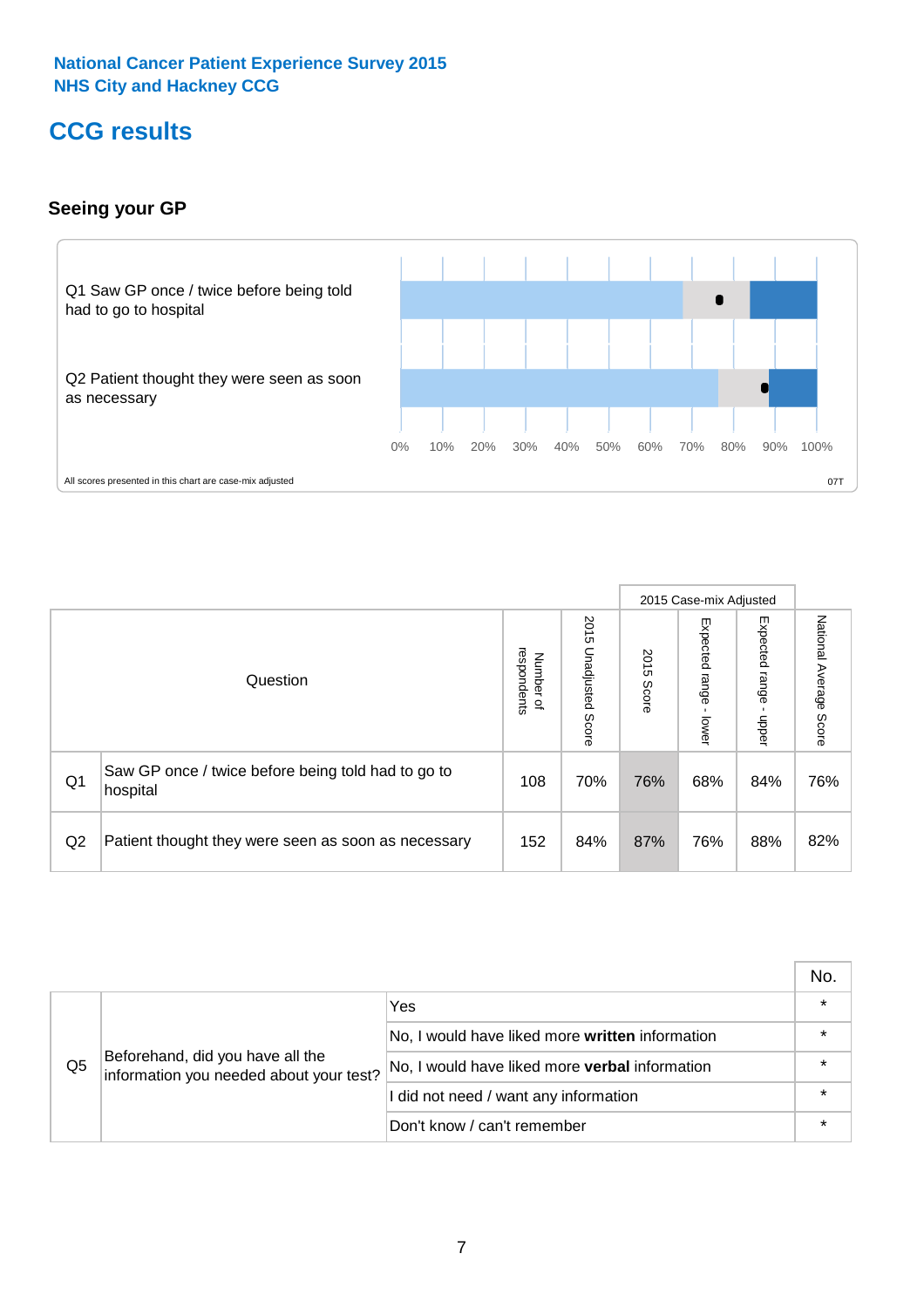## **Diagnostic tests**



|                |                                                                       |                                       |                             |               | 2015 Case-mix Adjusted  |                         |                           |
|----------------|-----------------------------------------------------------------------|---------------------------------------|-----------------------------|---------------|-------------------------|-------------------------|---------------------------|
|                | Question                                                              | respondents<br>Number<br>$\mathbf{Q}$ | 2015<br>Unadjusted<br>Score | 2015<br>Score | Expected range<br>lower | Expected range<br>nbber | National Average<br>Score |
| Q <sub>6</sub> | The length of time waiting for the test to be done was<br>about right | 126                                   | 84%                         | 87%           | 81%                     | 93%                     | 87%                       |
| Q7             | Given complete explanation of test results in<br>understandable way   | 127                                   | 71%                         | 77%           | 72%                     | 86%                     | 79%                       |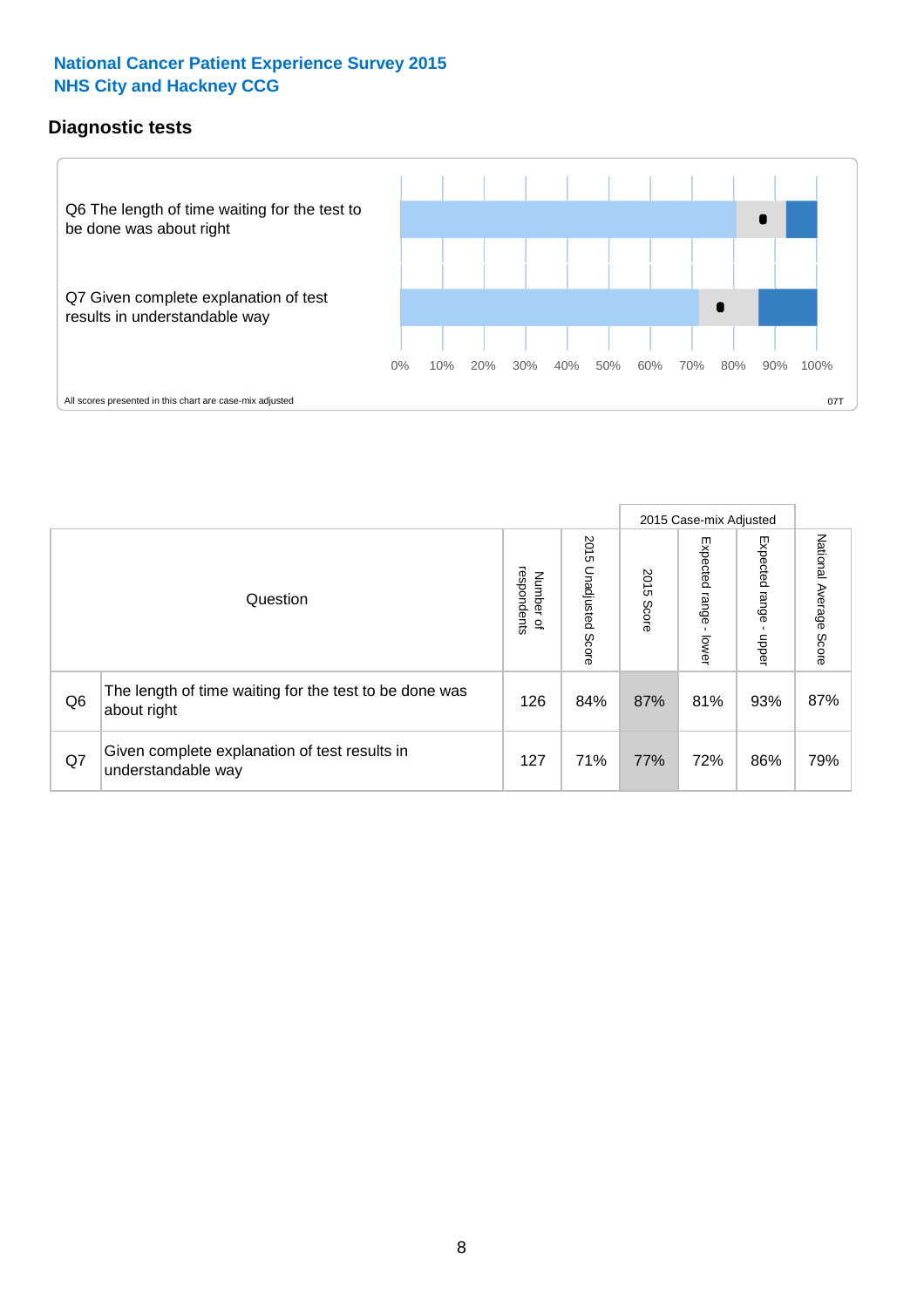#### **Finding out what was wrong with you**



|     |                                                                                            |                          |                             |               | 2015 Case-mix Adjusted    |                           |                        |
|-----|--------------------------------------------------------------------------------------------|--------------------------|-----------------------------|---------------|---------------------------|---------------------------|------------------------|
|     | Question                                                                                   | respondents<br>Number of | 2015<br>Unadjusted<br>Score | 2015<br>Score | Expected range<br>- lower | Expected range<br>- nbber | National Average Score |
| Q8  | Patient told they could bring a family member or friend<br>when first told they had cancer | 129                      | 81%                         | 80%           | 72%                       | 86%                       | 79%                    |
| Q9  | Patient felt they were told sensitively that they had cancer                               | 150                      | 75%                         | 76%           | 78%                       | 90%                       | 84%                    |
| Q10 | Patient completely understood the explanation of what<br>was wrong                         | 152                      | 64%                         | 70%           | 66%                       | 80%                       | 73%                    |
| Q11 | Patient given easy to understand written information<br>about the type of cancer they had  | 134                      | 67%                         | 72%           | 64%                       | 79%                       | 72%                    |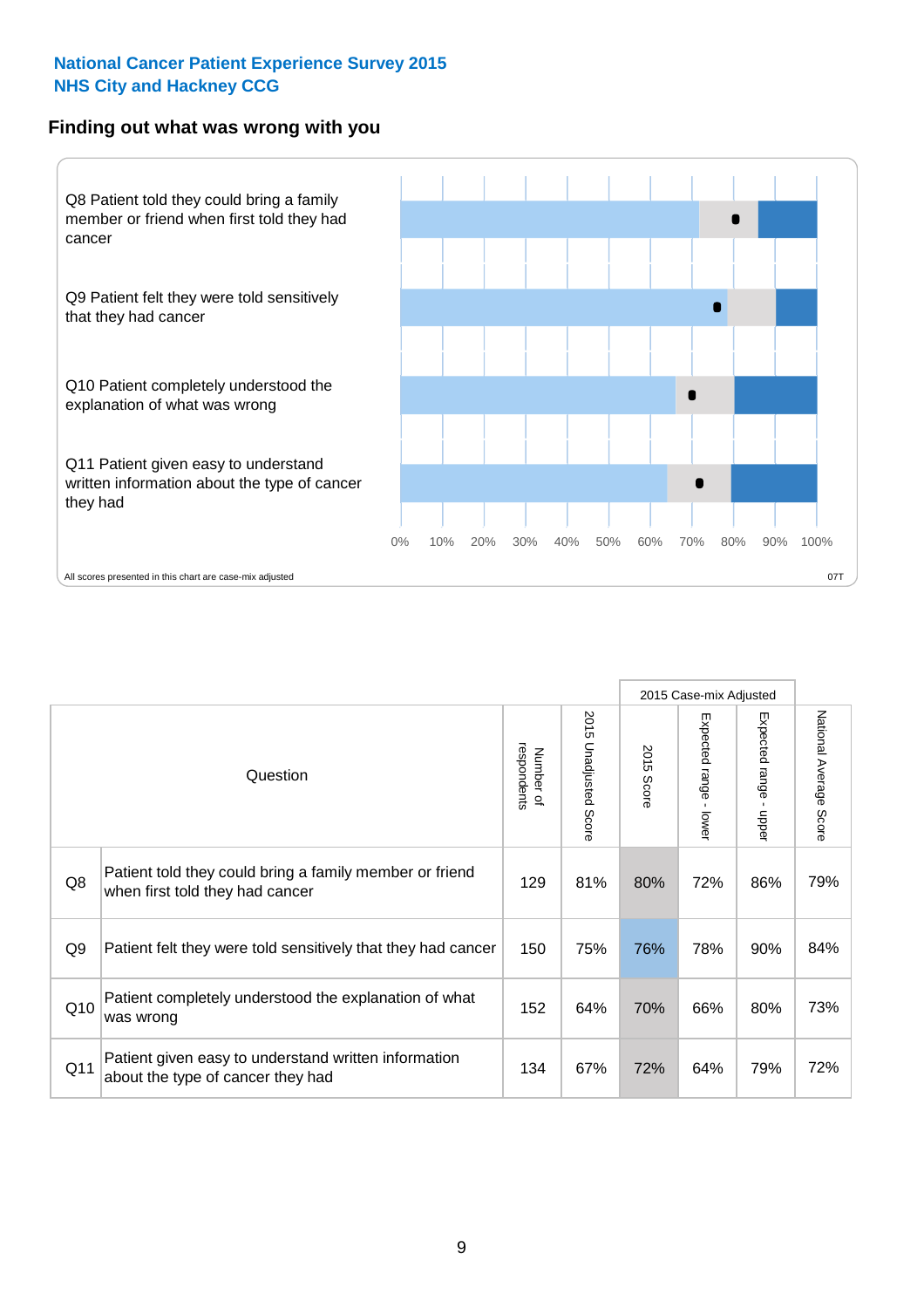## **Finding out what was wrong with you**



|     |                                                                                         |                          |                          |               | 2015 Case-mix Adjusted                  |                        |                        |
|-----|-----------------------------------------------------------------------------------------|--------------------------|--------------------------|---------------|-----------------------------------------|------------------------|------------------------|
|     | Question                                                                                | Number of<br>respondents | 2015<br>Unadjusted Score | 2015<br>Score | Expected range<br>$\mathbf{I}$<br>lower | Expected range - upper | National Average Score |
| Q12 | Patient felt that treatment options were completely<br>explained                        | 129                      | 76%                      | 79%           | 76%                                     | 89%                    | 83%                    |
| Q13 | Possible side effects explained in an understandable way                                | 145                      | 71%                      | 72%           | 65%                                     | 80%                    | 73%                    |
| Q14 | Patient given practical advice and support in dealing with<br>side effects of treatment | 148                      | 55%                      | 57%           | 59%                                     | 74%                    | 66%                    |
| Q15 | Patient definitely told about side effects that could affect<br>them in the future      | 141                      | 57%                      | 58%           | 46%                                     | 63%                    | 54%                    |
| Q16 | Patient definitely involved in decisions about care and<br>treatment                    | 148                      | 68%                      | 74%           | 71%                                     | 84%                    | 78%                    |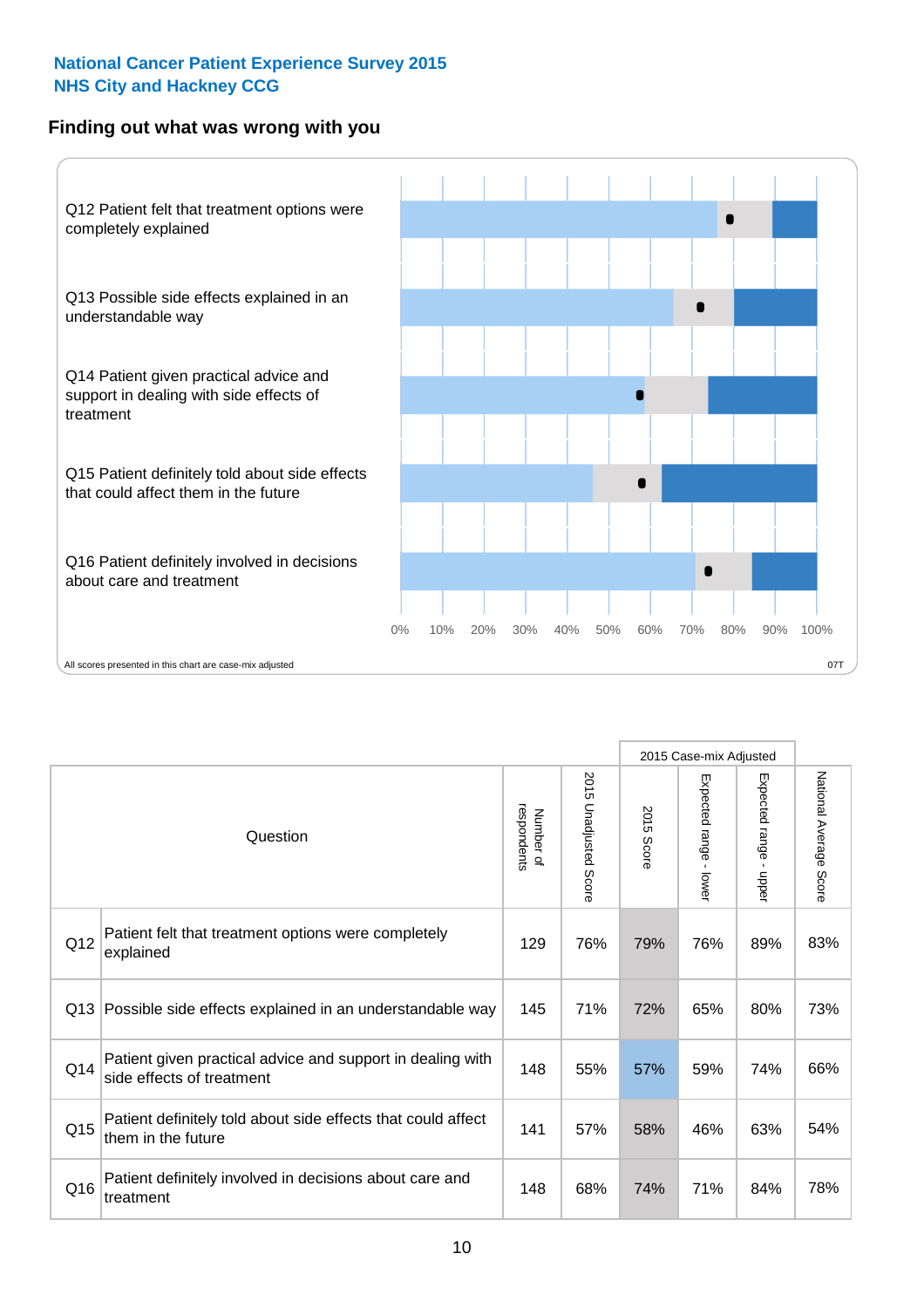## **Clinical Nurse Specialist**



|     |                                                                                     |                          |                       | 2015 Case-mix Adjusted |                         |                         |                                  |
|-----|-------------------------------------------------------------------------------------|--------------------------|-----------------------|------------------------|-------------------------|-------------------------|----------------------------------|
|     | Question                                                                            | respondents<br>Number of | 2015 Unadjusted Score | 2015<br>Score          | Expected range<br>lower | Expected range<br>nbber | National Average<br><b>Score</b> |
| Q17 | Patient given the name of the CNS who would support<br>them through their treatment | 144                      | 94%                   | 94%                    | 85%                     | 95%                     | 90%                              |
|     | Q18 Patient found it easy to contact their CNS                                      | 132                      | 82%                   | 82%                    | 80%                     | 93%                     | 87%                              |
| Q19 | Get understandable answers to important questions all or<br>most of the time        | 127                      | 77%                   | 82%                    | 83%                     | 94%                     | 89%                              |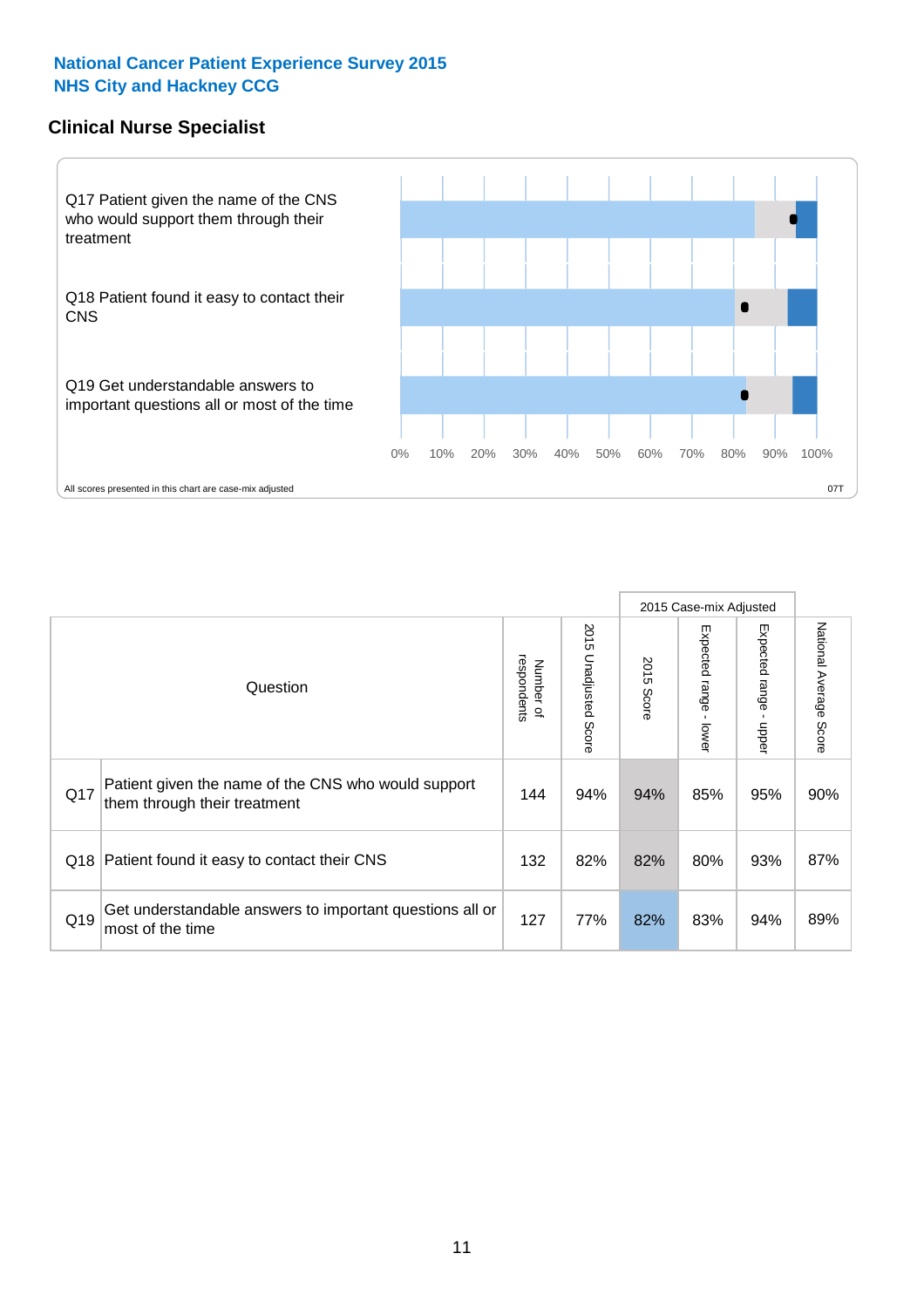#### **Support for people with cancer**



|                 |                                                                                            |                          |                                 |                      | 2015 Case-mix Adjusted  |                                           |                        |
|-----------------|--------------------------------------------------------------------------------------------|--------------------------|---------------------------------|----------------------|-------------------------|-------------------------------------------|------------------------|
|                 | Question                                                                                   | respondents<br>Number of | 2015<br><b>Unadjusted Score</b> | 2015<br><b>Score</b> | Expected range<br>lower | Expected range<br>$\blacksquare$<br>nbber | National Average Score |
| Q20             | Hospital staff gave information about support groups                                       | 119                      | 80%                             | 83%                  | 76%                     | 90%                                       | 83%                    |
| Q21             | Hospital staff gave information about impact cancer could<br>have on day to day activities | 114                      | 81%                             | 83%                  | 74%                     | 88%                                       | 81%                    |
| Q22             | Hospital staff gave information on getting financial help                                  | 95                       | 49%                             | 49%                  | 45%                     | 65%                                       | 55%                    |
| Q <sub>23</sub> | Hospital staff told patient they could get free prescriptions                              | 106                      | 81%                             | 83%                  | 73%                     | 88%                                       | 80%                    |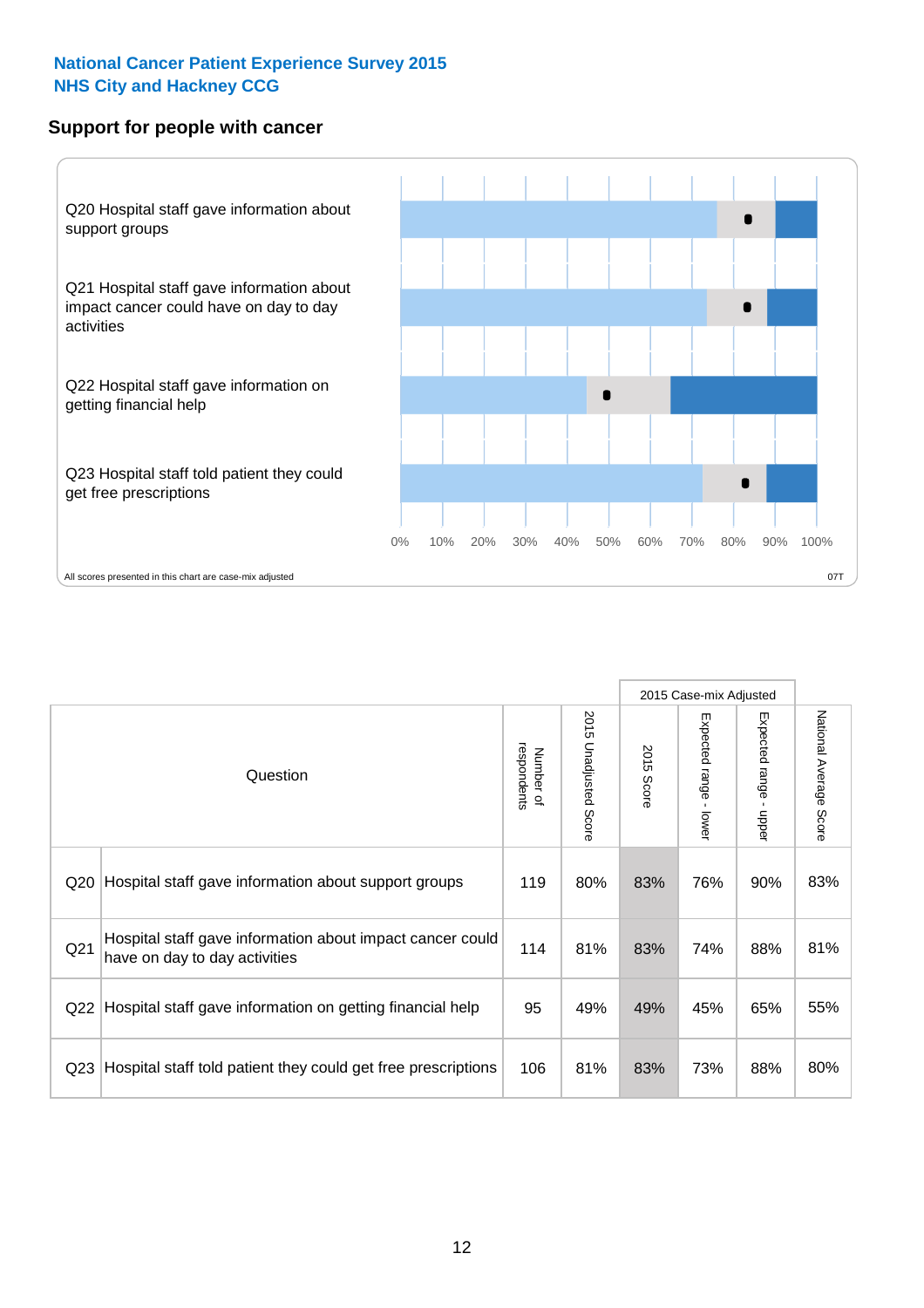## **Operations**



|     |                                                                 |                                         |                             |               | 2015 Case-mix Adjusted     |                           |                              |
|-----|-----------------------------------------------------------------|-----------------------------------------|-----------------------------|---------------|----------------------------|---------------------------|------------------------------|
|     | Question                                                        | respondents<br>Number<br>$\overline{a}$ | 2015<br>Unadjusted<br>Score | 2015<br>Score | Expected<br>range<br>lower | Expected<br>range<br>ddoe | National<br>Average<br>Score |
| Q26 | Staff explained how operation had gone in<br>understandable way | 73                                      | 74%                         | 78%           | 68%                        | 87%                       | 78%                          |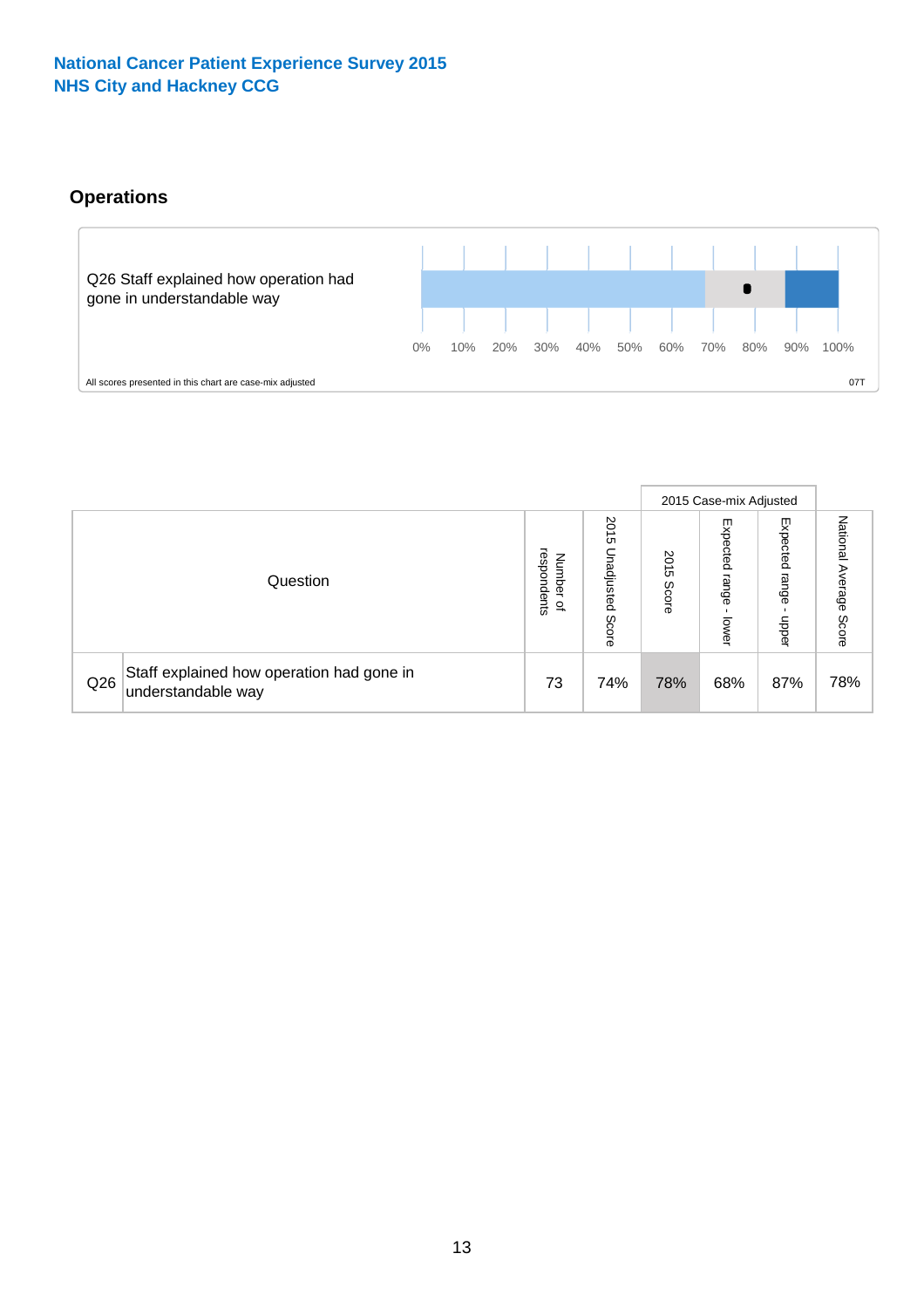## **Hospital care as an inpatient (Part 1 of 3)**



All scores presented in this chart are case-mix adjusted  $07T$ 

|                 |                                                                                           |                          |                                 |               | 2015 Case-mix Adjusted                    |                                           |                        |
|-----------------|-------------------------------------------------------------------------------------------|--------------------------|---------------------------------|---------------|-------------------------------------------|-------------------------------------------|------------------------|
|                 | Question                                                                                  | respondents<br>Number of | 2015<br><b>Unadjusted Score</b> | 2015<br>Score | Expected range<br>$\blacksquare$<br>lower | Expected range<br>$\blacksquare$<br>nbber | National Average Score |
| Q <sub>28</sub> | Groups of doctors or nurses did not talk in front of patient<br>as if they were not there | 90                       | 74%                             | 80%           | 73%                                       | 89%                                       | 81%                    |
| Q29             | Patient had confidence and trust in all doctors treating<br>them                          | 92                       | 85%                             | 87%           | 77%                                       | 92%                                       | 84%                    |
| Q30             | Patient's family or someone close definitely had<br>opportunity to talk to doctor         | 77                       | 74%                             | 76%           | 62%                                       | 82%                                       | 72%                    |
| Q <sub>31</sub> | Patient had confidence and trust in all ward nurses                                       | 93                       | 70%                             | 71%           | 63%                                       | 81%                                       | 72%                    |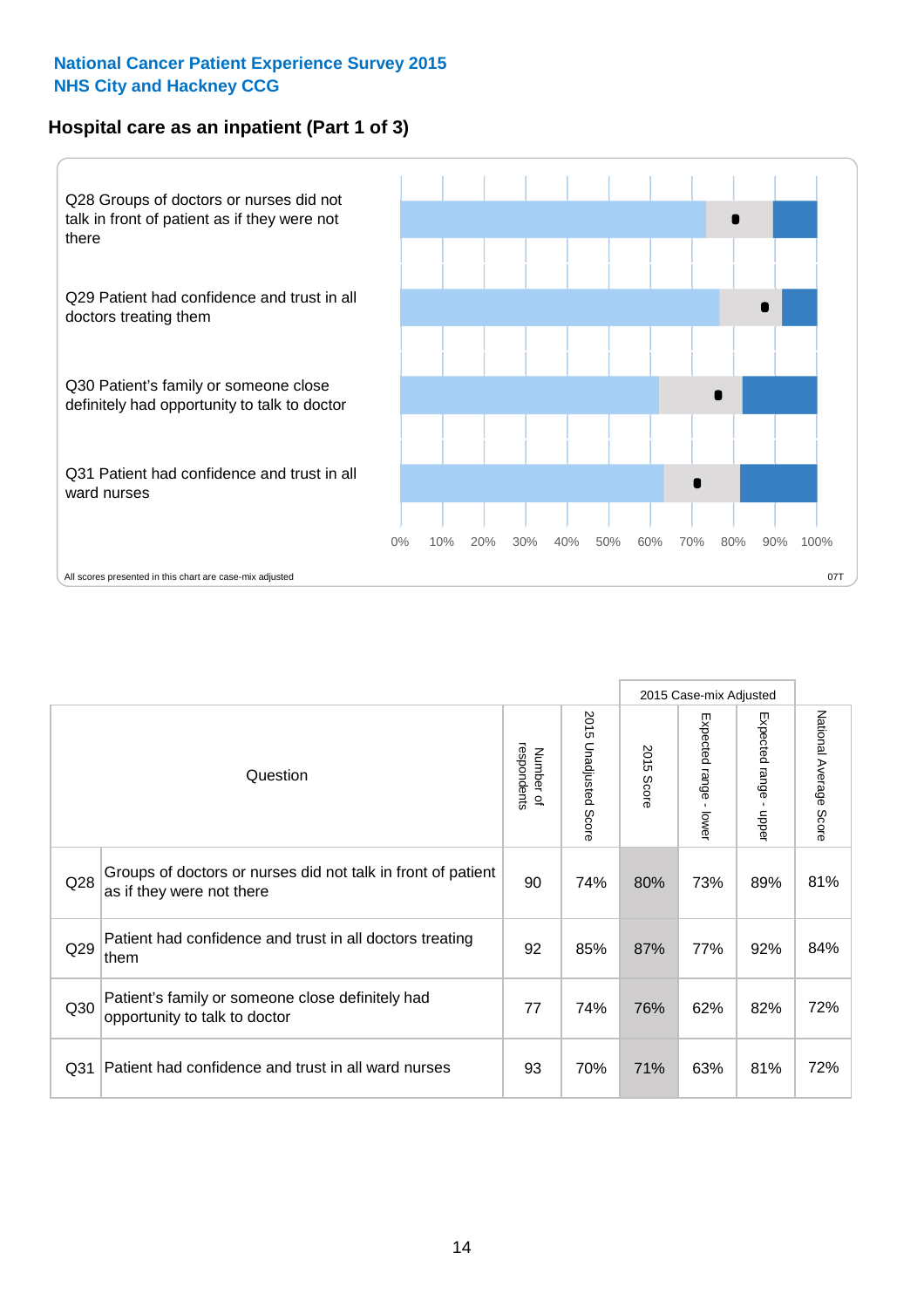## **Hospital care as an inpatient (Part 2 of 3)**



|                 |                                                                         |                          |                                 |               | 2015 Case-mix Adjusted                    |                        |                        |
|-----------------|-------------------------------------------------------------------------|--------------------------|---------------------------------|---------------|-------------------------------------------|------------------------|------------------------|
|                 | Question                                                                | respondents<br>Number of | 2015<br><b>Unadjusted Score</b> | 2015<br>Score | Expected range<br>$\blacksquare$<br>lower | Expected range - upper | National Average Score |
| Q <sub>32</sub> | Always / nearly always enough nurses on duty                            | 93                       | 65%                             | 69%           | 56%                                       | 76%                    | 66%                    |
| Q <sub>33</sub> | All staff asked patient what name they preferred to be<br>called by     | 94                       | 51%                             | 53%           | 54%                                       | 79%                    | 67%                    |
| Q <sub>34</sub> | Always given enough privacy when discussing condition<br>or treatment   | 93                       | 82%                             | 85%           | 77%                                       | 92%                    | 85%                    |
| Q35             | Patient was able to discuss worries or fears with staff<br>during visit | 79                       | 47%                             | 48%           | 41%                                       | 63%                    | 52%                    |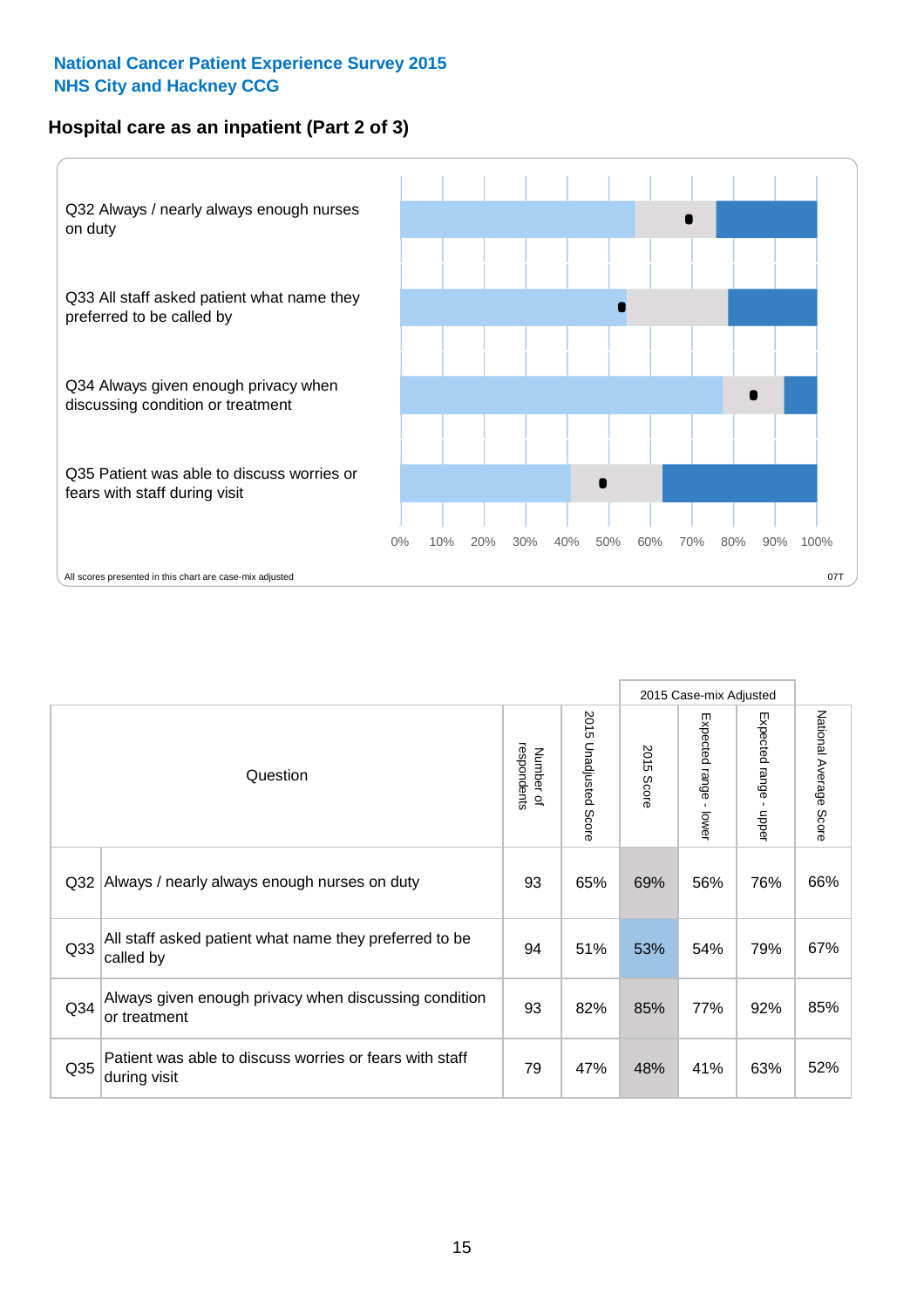## **Hospital care as an inpatient (Part 3 of 3)**



|                 |                                                                                     |                          |                          |               | 2015 Case-mix Adjusted                    |                           |                        |
|-----------------|-------------------------------------------------------------------------------------|--------------------------|--------------------------|---------------|-------------------------------------------|---------------------------|------------------------|
|                 | Question                                                                            | Number of<br>respondents | 2015<br>Unadjusted Score | 2015<br>Score | Expected range<br>$\blacksquare$<br>lower | Expected range -<br>nbber | National Average Score |
| Q36             | Hospital staff definitely did everything to help control pain                       | 84                       | 80%                      | 83%           | 76%                                       | 92%                       | 84%                    |
| Q <sub>37</sub> | Always treated with respect and dignity by staff                                    | 91                       | 88%                      | 90%           | 81%                                       | 94%                       | 87%                    |
| Q38             | Given clear written information about what should / should<br>not do post discharge | 89                       | 81%                      | 83%           | 77%                                       | 92%                       | 84%                    |
| Q39             | Staff told patient who to contact if worried post discharge                         | 86                       | 95%                      | 96%           | 89%                                       | 99%                       | 94%                    |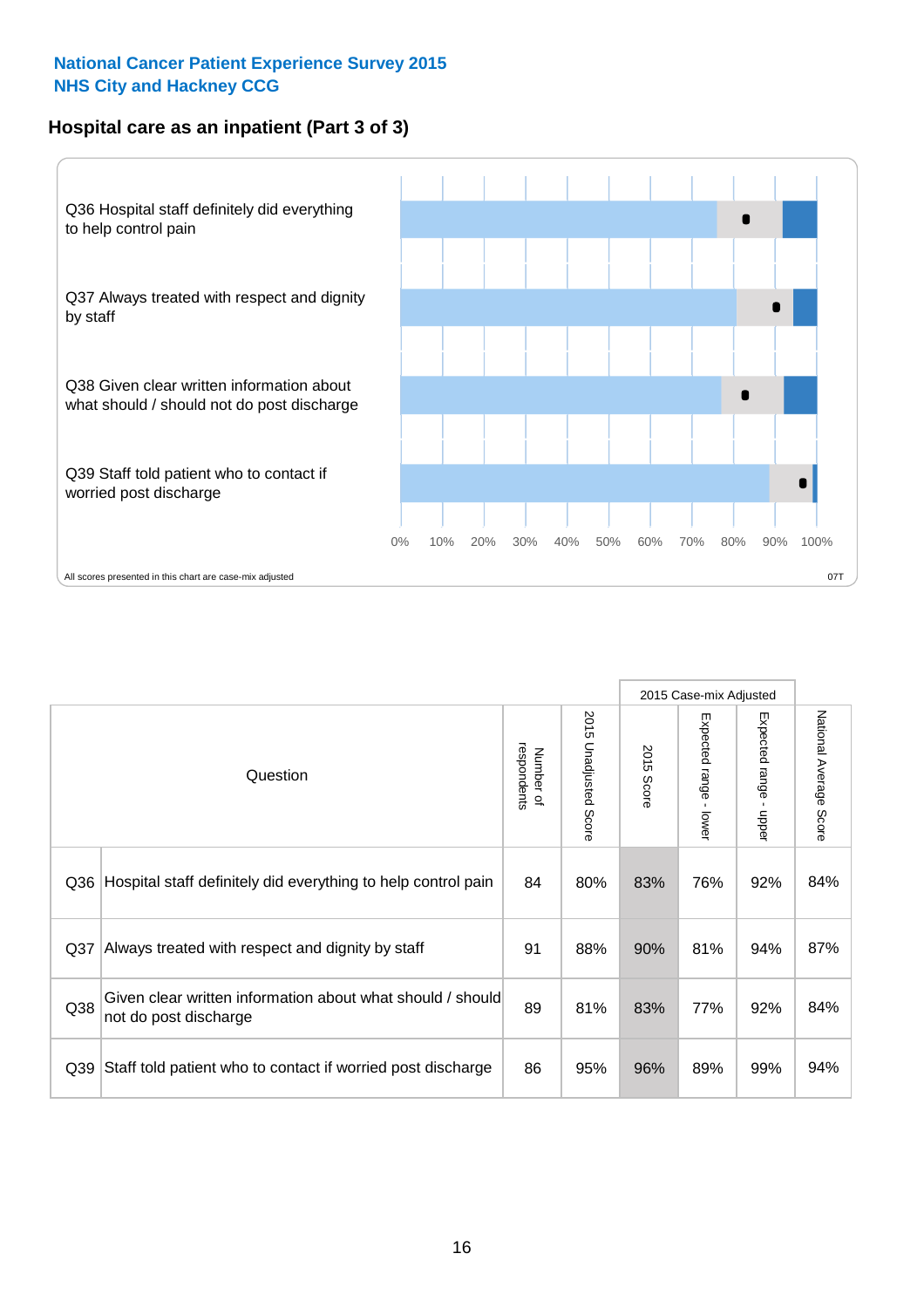## **Hospital care as a day patient / outpatient (Part 1 of 2)**



|     |                                                                                    |                          |                                 |                      | 2015 Case-mix Adjusted                  |                                         |                        |
|-----|------------------------------------------------------------------------------------|--------------------------|---------------------------------|----------------------|-----------------------------------------|-----------------------------------------|------------------------|
|     | Question                                                                           | respondents<br>Number of | 2015<br><b>Unadjusted Score</b> | 2015<br><b>Score</b> | Expected range<br>$\mathbf{r}$<br>lower | Expected range<br>$\mathbf{I}$<br>nbber | National Average Score |
| Q41 | Patient was able to discuss worries or fears with staff<br>during visit            | 112                      | 52%                             | 57%                  | 61%                                     | 79%                                     | 70%                    |
| Q42 | Doctor had the right notes and other documentation with<br>them                    | 129                      | 95%                             | 95%                  | 92%                                     | 99%                                     | 96%                    |
| Q44 | Beforehand patient had all information needed about<br>radiotherapy treatment      | 55                       | 91%                             | 92%                  | 77%                                     | 95%                                     | 86%                    |
| Q45 | Patient given understandable information about whether<br>radiotherapy was working | 47                       | 70%                             | 70%                  | 46%                                     | 74%                                     | 60%                    |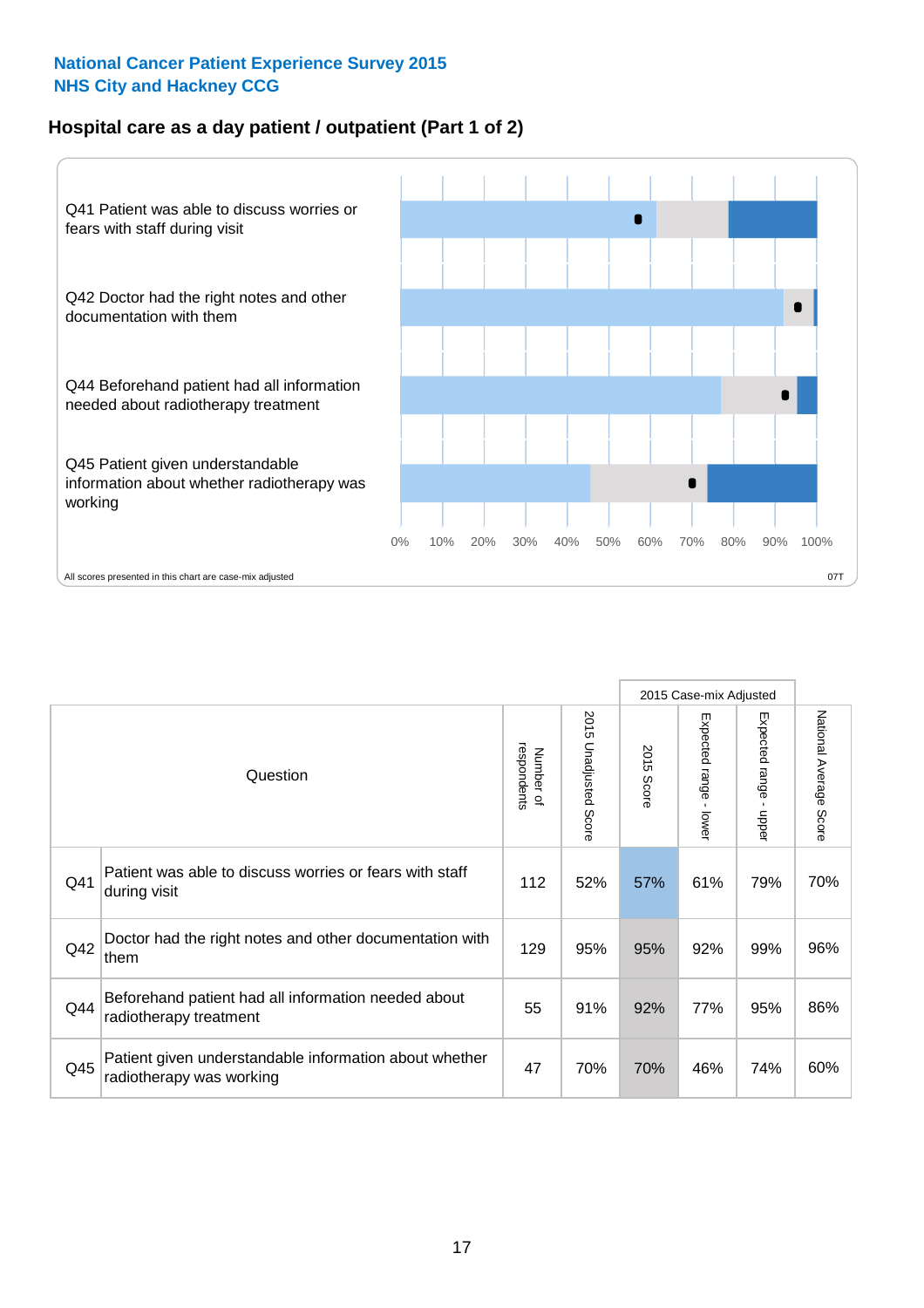## **Hospital care as a day patient / outpatient (Part 2 of 2)**



|     |                                                                                    |                                   |                             |               |                              | 2015 Case-mix Adjusted  |                           |
|-----|------------------------------------------------------------------------------------|-----------------------------------|-----------------------------|---------------|------------------------------|-------------------------|---------------------------|
|     | Question                                                                           | respondents<br>Number<br>$\Omega$ | 2015<br>Unadjusted<br>Score | 2015<br>Score | Expected<br>I range<br>lower | Expected range<br>doper | National Average<br>Score |
| Q47 | Beforehand patient had all information needed about<br>chemotherapy treatment      | 86                                | 78%                         | 78%           | 77%                          | 92%                     | 84%                       |
| Q48 | Patient given understandable information about whether<br>chemotherapy was working | 78                                | 72%                         | 72%           | 57%                          | 78%                     | 68%                       |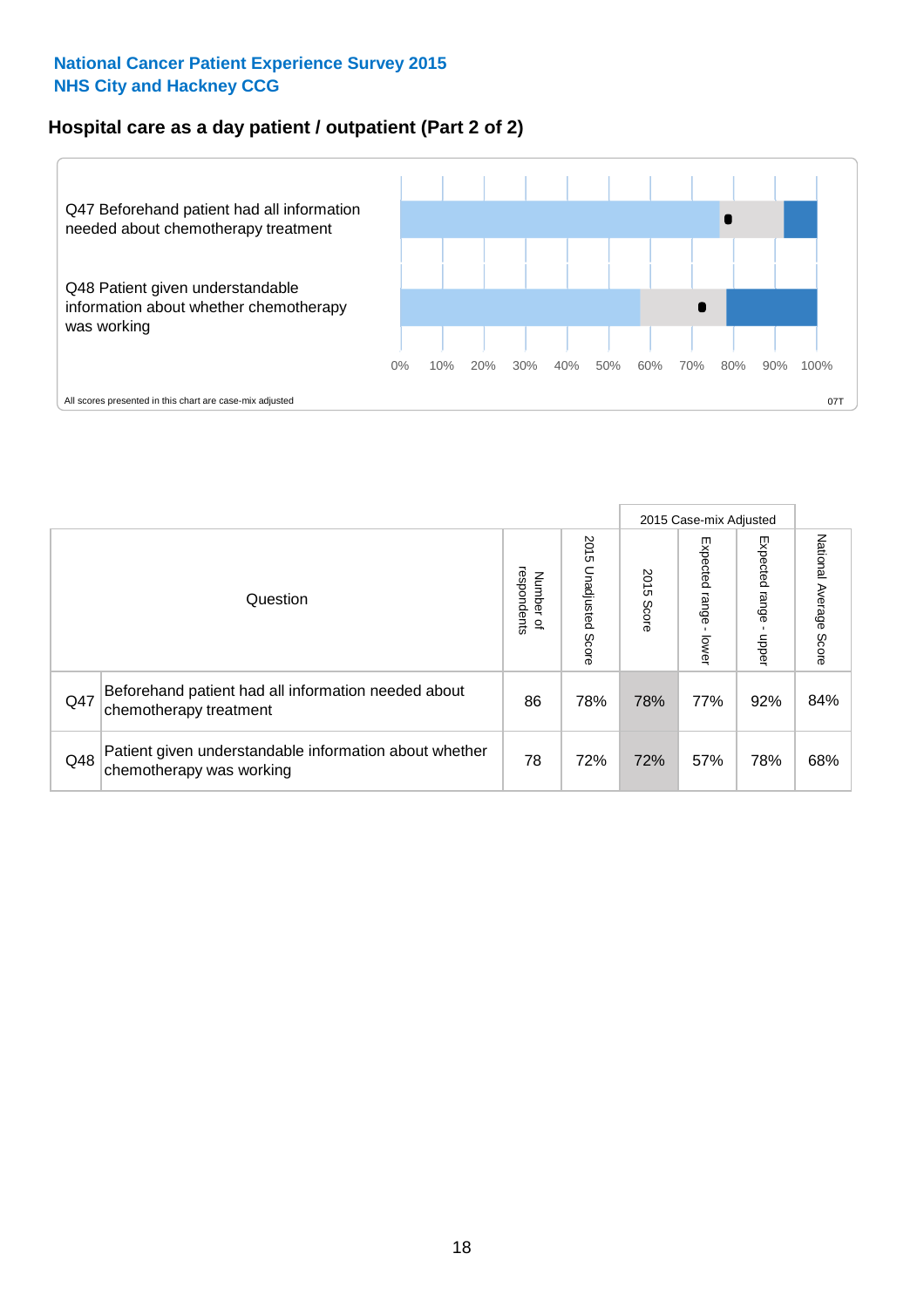#### **Home care and support**



2015 Case-mix Adjusted 2015 Unadjusted Score Expected range - upper National Average Score 2015 Unadjusted Score Expected range - lower National Average Score Expected range - lower Expected range - upper Number of<br>respondents respondents 2015 Score 2015 Score Number of Question Hospital staff gave family or someone close all the  $Q49$  information needed to help with care at home  $119$  |  $54\%$  |  $56\%$  |  $49\%$  |  $66\%$  |  $58\%$ Patient definitely given enough support from health or  $\frac{1050}{\text{social services during treatment}}$  and treatment  $\frac{104}{\text{32\%}}$   $\frac{42\%}{\text{46\%}}$   $\frac{43\%}{\text{43\%}}$  64%  $\frac{54\%}{\text{64\%}}$ Patient definitely given enough support from health or  $\frac{1}{2}$  and the dominary given enough support nominealities  $\frac{69}{69}$  48% 53% 33% 56% 45%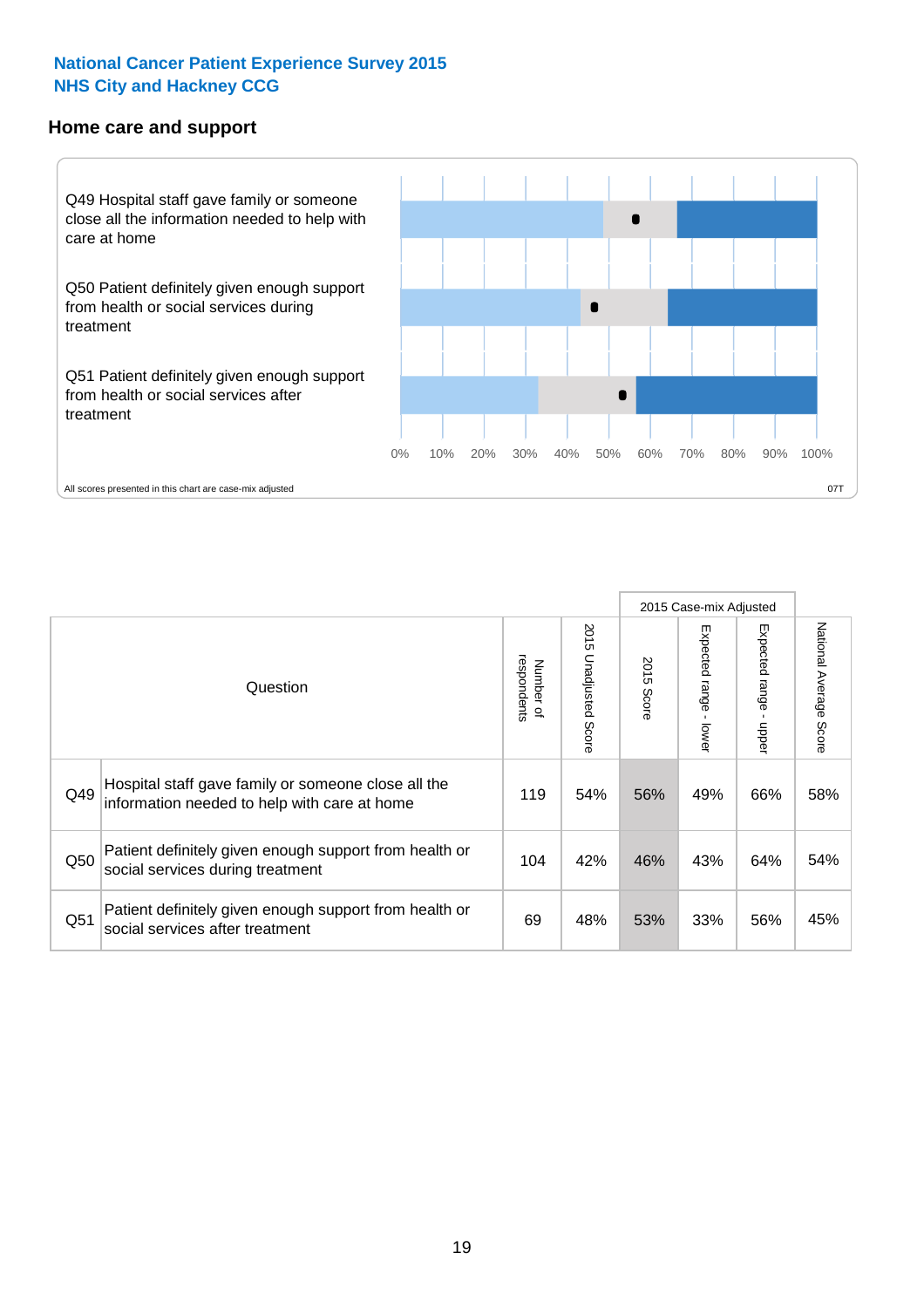#### **Care from your general practice**



|     |                                                                           |                                       |                             |               |                                    | 2015 Case-mix Adjusted     |                           |
|-----|---------------------------------------------------------------------------|---------------------------------------|-----------------------------|---------------|------------------------------------|----------------------------|---------------------------|
|     | Question                                                                  | respondents<br>Number<br>$\mathbf{Q}$ | 2015<br>Unadjusted<br>Score | 2015<br>Score | Expected<br><b>Irange</b><br>lower | Expected<br>range<br>doper | National Average<br>Score |
| Q52 | GP given enough information about patient's condition<br>and treatment    | 128                                   | 90%                         | 93%           | 92%                                | 99%                        | 95%                       |
| Q53 | Practice staff definitely did everything they could to<br>support patient | 119                                   | 54%                         | 57%           | 54%                                | 71%                        | 63%                       |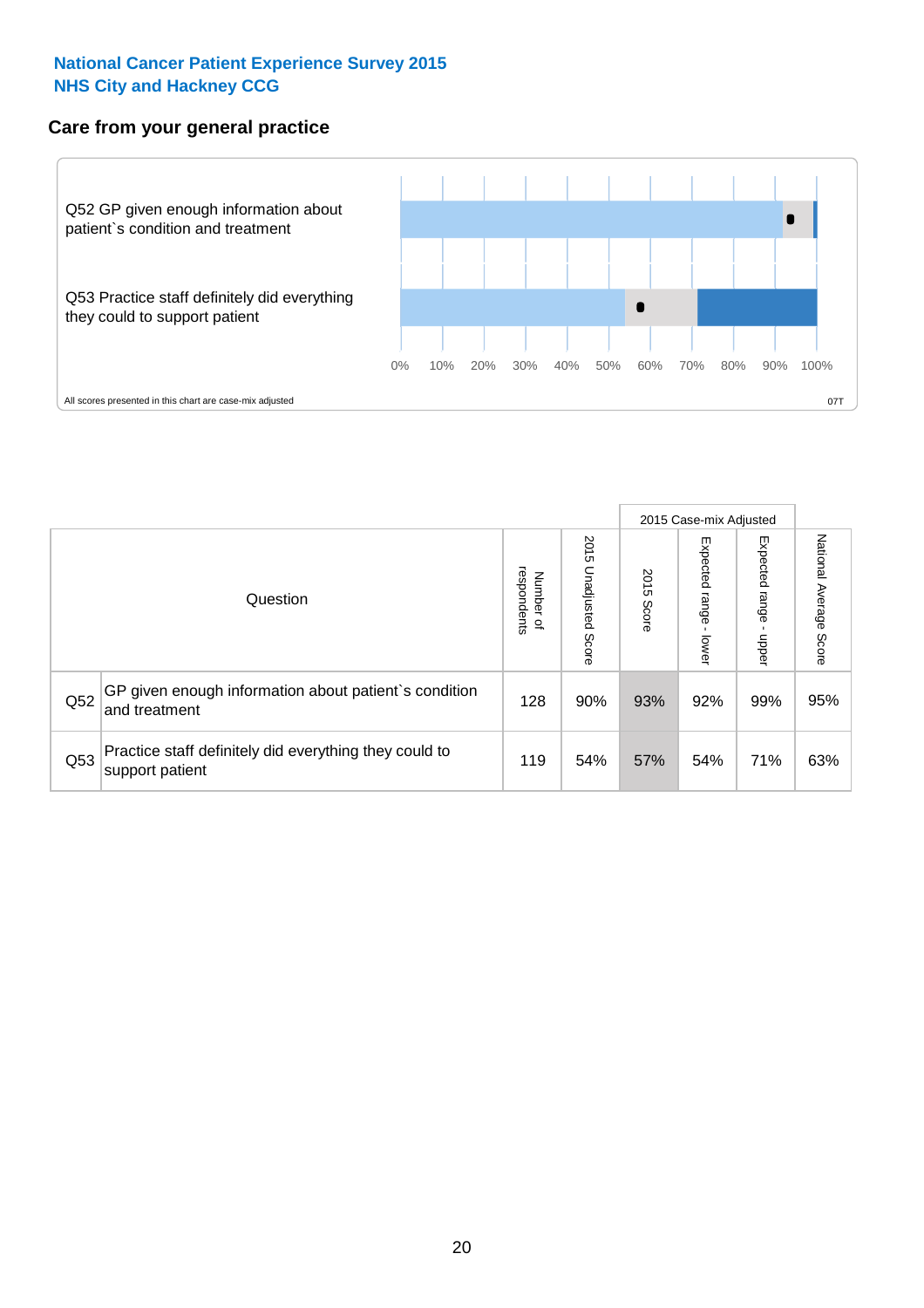## **Your overall NHS care (Part 1 of 2)**



|     |                                                                    |                          |                                 | 2015 Case-mix Adjusted |                         |                                           |                        |
|-----|--------------------------------------------------------------------|--------------------------|---------------------------------|------------------------|-------------------------|-------------------------------------------|------------------------|
|     | Question                                                           | respondents<br>Number of | 2015<br><b>Unadjusted Score</b> | 2015<br>Score          | Expected range<br>lower | Expected range<br>$\blacksquare$<br>nbber | National Average Score |
| Q54 | Hospital and community staff always worked well together           | 149                      | 52%                             | 55%                    | 52%                     | 69%                                       | 61%                    |
| Q55 | Patient given a care plan                                          | 111                      | 39%                             | 36%                    | 24%                     | 42%                                       | 33%                    |
| Q56 | Overall the administration of the care was very good /<br>good     | 152                      | 88%                             | 88%                    | 84%                     | 94%                                       | 89%                    |
| Q57 | Length of time for attending clinics and appointments was<br>right | 152                      | 57%                             | 59%                    | 57%                     | 75%                                       | 66%                    |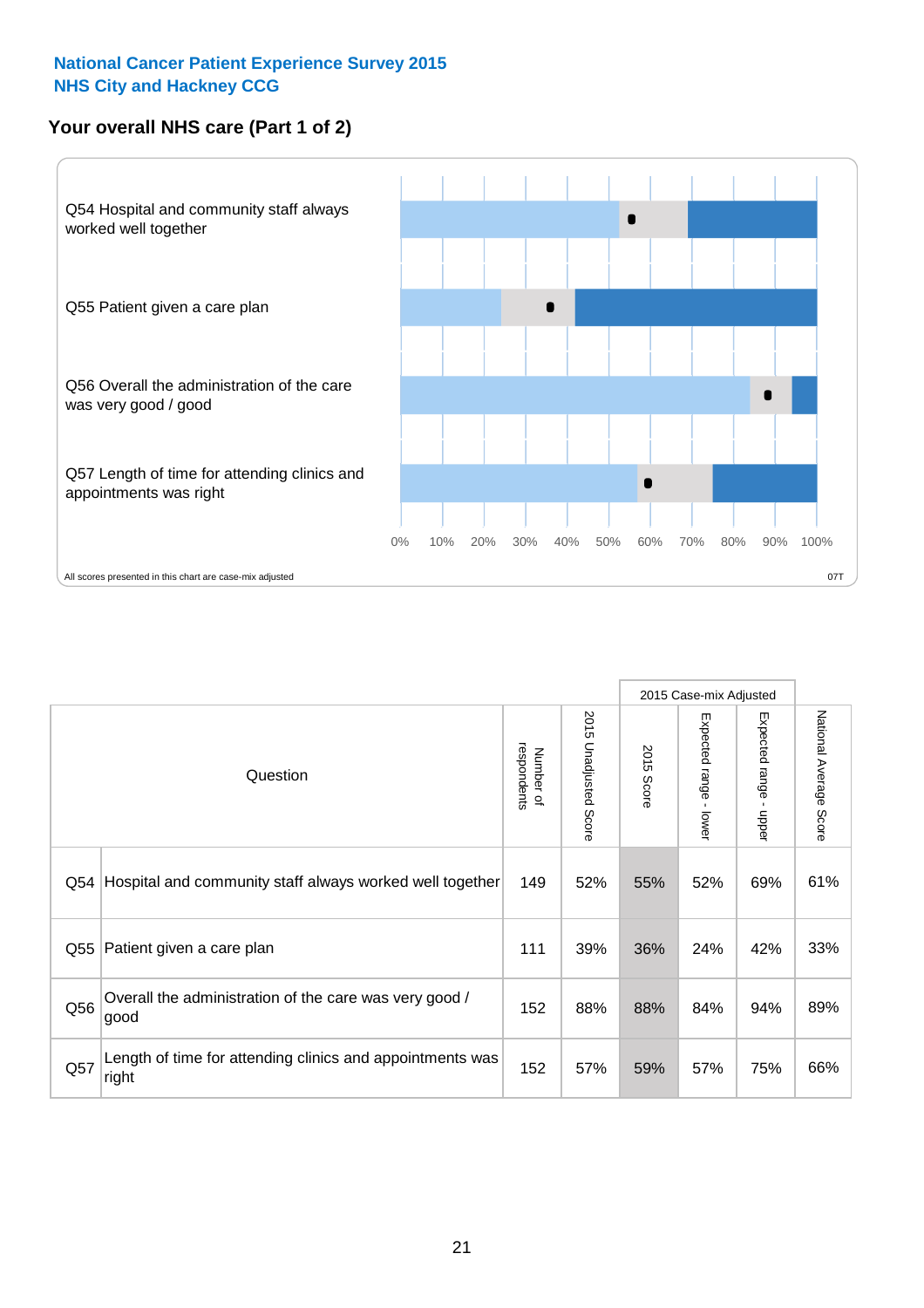## **Your overall NHS care (Part 2 of 2)**



|     |                                                       |                                         |                             |               |                            | 2015 Case-mix Adjusted     |                        |
|-----|-------------------------------------------------------|-----------------------------------------|-----------------------------|---------------|----------------------------|----------------------------|------------------------|
|     | Question                                              | respondents<br>Number<br>$\overline{a}$ | 2015<br>Jnadjusted<br>Score | 2015<br>Score | Expected<br>range<br>lower | Expected<br>range<br>doper | National Average Score |
| Q58 | Taking part in cancer research discussed with patient | 144                                     | 42%                         | 40%           | 19%                        | 38%                        | 28%                    |



|     |                                                                        |                                   |                             |               |                                                           | 2015 Case-mix Adjusted                                |                              |
|-----|------------------------------------------------------------------------|-----------------------------------|-----------------------------|---------------|-----------------------------------------------------------|-------------------------------------------------------|------------------------------|
|     | Question                                                               | respondents<br>Number<br>$\Omega$ | 2015<br>Inadjusted<br>Score | 2015<br>Score | OWer<br>limit<br>range<br>$\overline{\sigma}$<br>expected | Upper<br>limit<br>range<br>$\overline{a}$<br>expected | National<br>Average<br>Score |
| Q59 | Patient's average rating of care scored from very poor to<br>very good | 142                               | 8.1                         | 8.3           | 8.5                                                       | 8.9                                                   | 8.7                          |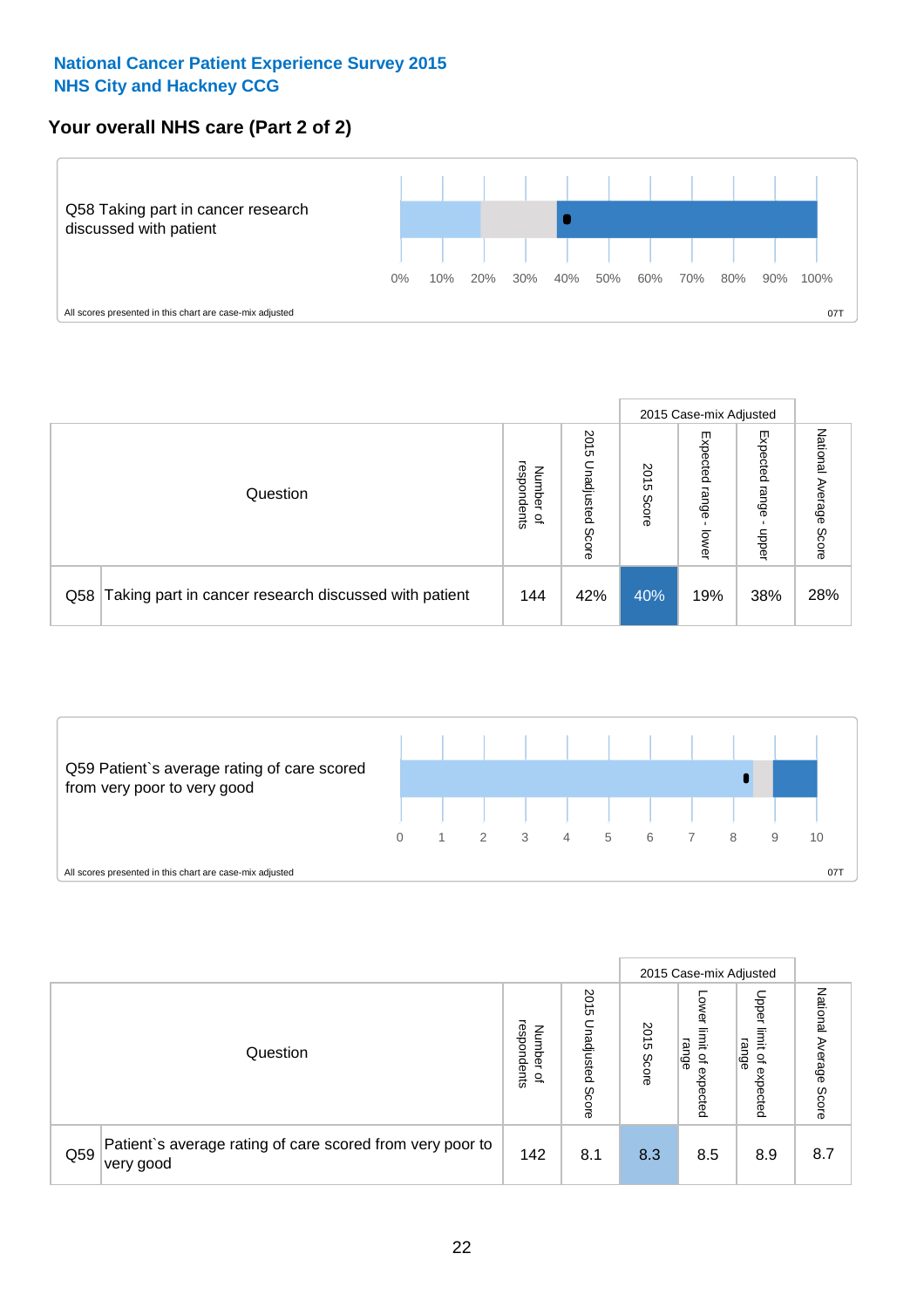## **Comparisons by tumour group for this CCG**

The following tables show the unadjusted CCG and the national percentage scores for each question broken down by tumour group. Where a cell in the table contains an asterisk this indicates that the number of patients in that group was below 21 and too small to display. Where a cell in the table contains "n.a." this indicates that there were no respondents for that tumour group.

## **Seeing your GP**

|                      | Q1. Saw GP once /<br>had to go to hospital | twice before being told | Q2. Patient thought<br>they were seen as<br>soon as necessary |                 |  |
|----------------------|--------------------------------------------|-------------------------|---------------------------------------------------------------|-----------------|--|
| <b>Cancer type</b>   | This CCG <sup>\$</sup>                     | <b>National</b>         | This CCG <sup>\$</sup>                                        | <b>National</b> |  |
| Brain / CNS          | n.a.                                       | 60%                     | $\star$                                                       | 77%             |  |
| <b>Breast</b>        | $\star$                                    | 93%                     | 83%                                                           | 88%             |  |
| Colorectal / LGT     | $\star$                                    | 72%                     | 78%                                                           | 80%             |  |
| Gynaecological       | $\star$                                    | 75%                     | $\star$                                                       | 78%             |  |
| Haematological       | $\star$                                    | 64%                     | 91%                                                           | 80%             |  |
| <b>Head and Neck</b> | $\star$                                    | 77%                     | $\star$                                                       | 79%             |  |
| Lung                 | $\star$                                    | 69%                     | $\star$                                                       | 83%             |  |
| Prostate             | $\star$                                    | 79%                     | $\star$                                                       | 85%             |  |
| Sarcoma              | $\star$                                    | 64%                     | $\star$                                                       | 69%             |  |
| <b>Skin</b>          | $\star$                                    | 91%                     | $\star$                                                       | 87%             |  |
| <b>Upper Gastro</b>  | $\star$                                    | 70%                     | $\star$                                                       | 78%             |  |
| Urological           | $\star$                                    | 81%                     | $\star$                                                       | 84%             |  |
| Other                | $\star$                                    | 70%                     | 76%                                                           | 78%             |  |
| <b>All Cancers</b>   | 70%                                        | 76%                     | 84%                                                           | 82%             |  |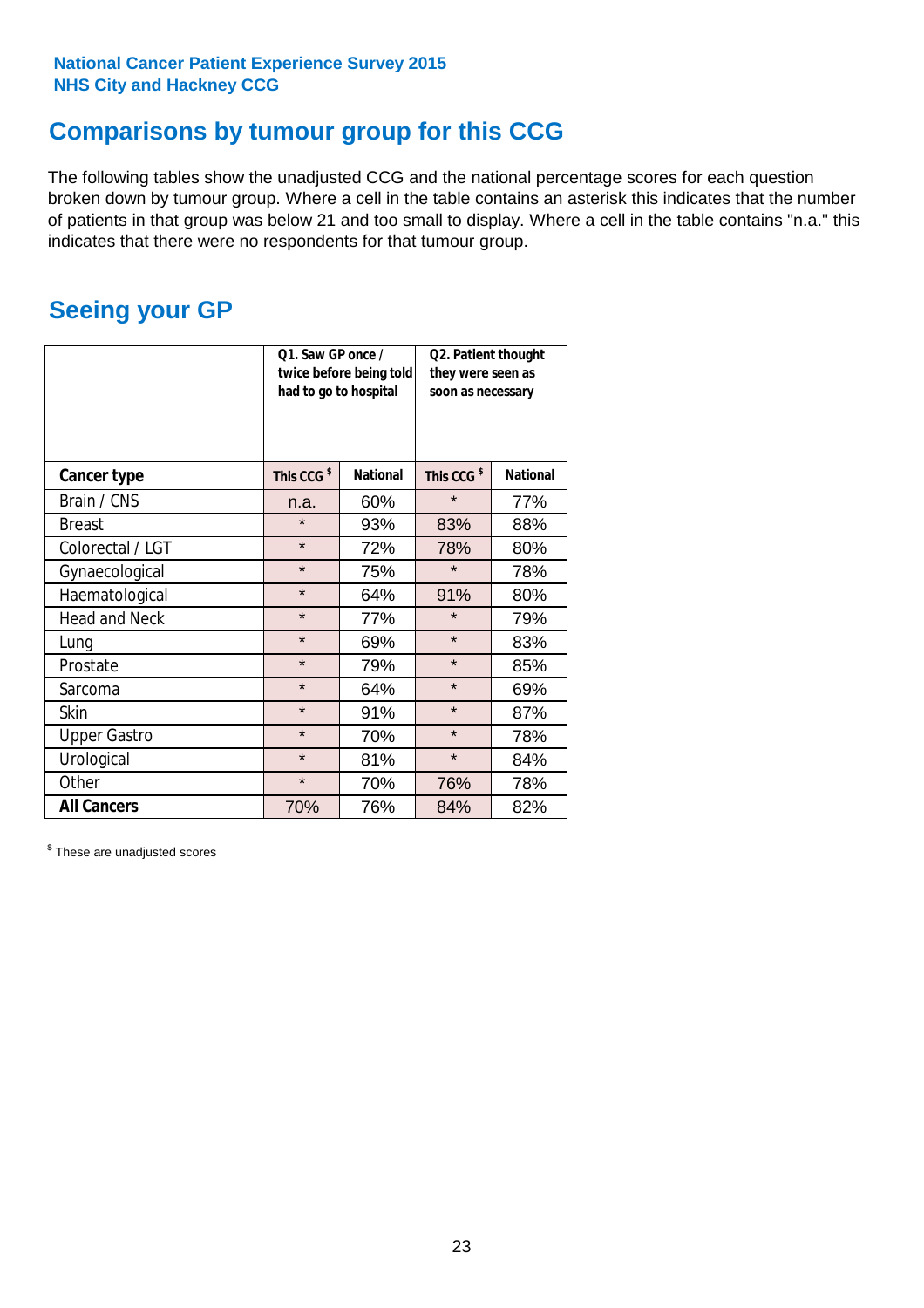## **Diagnostic tests**

|                      | be done was about<br>right | Q6. The length of time<br>waiting for the test to | Q7. Given complete<br>explanation of test<br>results in<br>understandable way |                 |  |  |
|----------------------|----------------------------|---------------------------------------------------|-------------------------------------------------------------------------------|-----------------|--|--|
| <b>Cancer type</b>   | This CCG <sup>\$</sup>     | <b>National</b>                                   | This CCG <sup>\$</sup>                                                        | <b>National</b> |  |  |
| Brain / CNS          | $\star$                    | 87%                                               | $\star$                                                                       | 69%             |  |  |
| <b>Breast</b>        | 77%                        | 90%                                               | 67%                                                                           | 82%             |  |  |
| Colorectal / LGT     | $\star$                    | 86%                                               | $\star$                                                                       | 81%             |  |  |
| Gynaecological       | $\star$                    | 84%                                               | $\star$                                                                       | 76%             |  |  |
| Haematological       | $\star$                    | 87%                                               | $\star$                                                                       | 76%             |  |  |
| <b>Head and Neck</b> | $\star$                    | 84%                                               | $\star$                                                                       | 77%             |  |  |
| Lung                 | $\star$                    | 87%                                               | $\star$                                                                       | 78%             |  |  |
| Prostate             | $\star$                    | 85%                                               | $\star$                                                                       | 79%             |  |  |
| Sarcoma              | n.a.                       | 81%                                               | n.a.                                                                          | 77%             |  |  |
| Skin                 | $\star$                    | 89%                                               | $\star$                                                                       | 85%             |  |  |
| <b>Upper Gastro</b>  | $\star$                    | 83%                                               | $\star$                                                                       | 77%             |  |  |
| Urological           | $\star$                    | 85%                                               | $\star$                                                                       | 78%             |  |  |
| Other                | $\star$                    | 85%                                               | $\star$                                                                       | 76%             |  |  |
| <b>All Cancers</b>   | 84%                        | 87%                                               | 71%                                                                           | 79%             |  |  |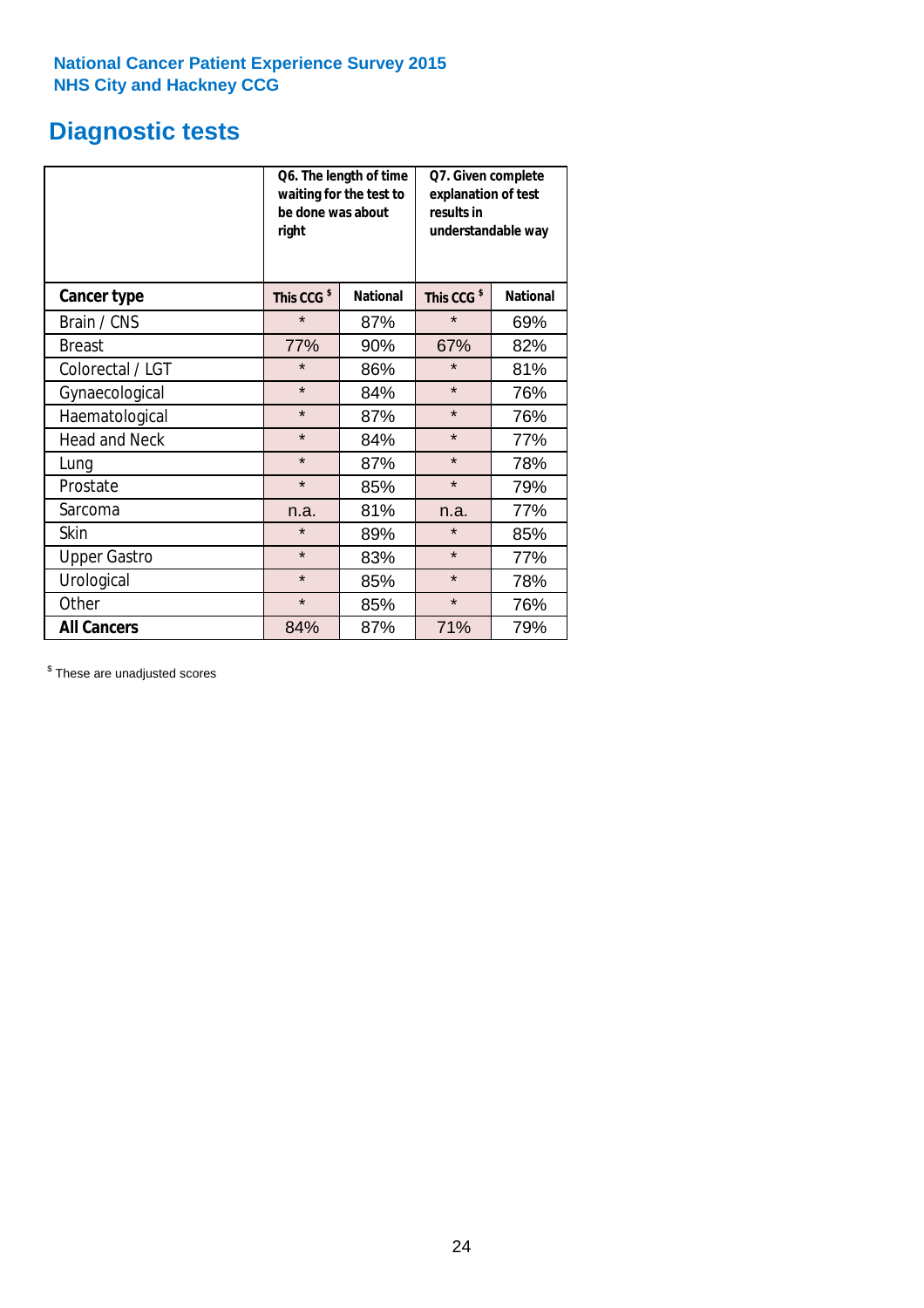## **Finding out what was wrong with you**

|                      | Q8. Patient told they<br>could bring a family<br>member or friend<br>when first told they<br>had cancer |                 | Q9. Patient felt they<br>were told sensitively<br>that they had cancer |                 | Q10. Patient<br>completely understood<br>the explanation of<br>what was wrong |                 | Q11. Patient given<br>easy to understand<br>written information<br>about the type of<br>cancer they had |                 |
|----------------------|---------------------------------------------------------------------------------------------------------|-----------------|------------------------------------------------------------------------|-----------------|-------------------------------------------------------------------------------|-----------------|---------------------------------------------------------------------------------------------------------|-----------------|
| Cancer type          | This CCG <sup>\$</sup>                                                                                  | <b>National</b> | This CCG <sup>\$</sup>                                                 | <b>National</b> | This CCG <sup>\$</sup>                                                        | <b>National</b> | This CCG <sup>\$</sup>                                                                                  | <b>National</b> |
| Brain / CNS          | $\star$                                                                                                 | 85%             | $\star$                                                                | 79%             | $\star$                                                                       | 60%             | $\star$                                                                                                 | 62%             |
| <b>Breast</b>        | 89%                                                                                                     | 83%             | 71%                                                                    | 88%             | 67%                                                                           | 78%             | 70%                                                                                                     | 76%             |
| Colorectal / LGT     | 81%                                                                                                     | 83%             | 70%                                                                    | 85%             | 65%                                                                           | 79%             | $\star$                                                                                                 | 71%             |
| Gynaecological       | $\star$                                                                                                 | 75%             | $\star$                                                                | 83%             | $\star$                                                                       | 73%             | $\star$                                                                                                 | 69%             |
| Haematological       | 77%                                                                                                     | 75%             | 87%                                                                    | 83%             | 50%                                                                           | 60%             | 78%                                                                                                     | 74%             |
| <b>Head and Neck</b> | $\star$                                                                                                 | 73%             | $\star$                                                                | 85%             | $\star$                                                                       | 75%             | $\star$                                                                                                 | 61%             |
| Lung                 | $\star$                                                                                                 | 80%             | $\star$                                                                | 83%             | $\star$                                                                       | 75%             | $\star$                                                                                                 | 66%             |
| Prostate             | $\star$                                                                                                 | 80%             | $\star$                                                                | 84%             | $\star$                                                                       | 78%             | $\star$                                                                                                 | 80%             |
| Sarcoma              | n.a.                                                                                                    | 77%             | n.a.                                                                   | 82%             | n.a.                                                                          | 63%             | n.a.                                                                                                    | 61%             |
| Skin                 | n.a.                                                                                                    | 71%             | $\star$                                                                | 90%             | $\star$                                                                       | 83%             | n.a.                                                                                                    | 84%             |
| <b>Upper Gastro</b>  | $\star$                                                                                                 | 79%             | $\star$                                                                | 79%             | $\star$                                                                       | 72%             | $\star$                                                                                                 | 64%             |
| Urological           | $\star$                                                                                                 | 74%             | $\star$                                                                | 82%             | $\star$                                                                       | 76%             | $\star$                                                                                                 | 71%             |
| Other                | 71%                                                                                                     | 77%             | $\star$                                                                | 82%             | 62%                                                                           | 72%             | $\star$                                                                                                 | 61%             |
| <b>All Cancers</b>   | 81%                                                                                                     | 79%             | 75%                                                                    | 84%             | 64%                                                                           | 73%             | 67%                                                                                                     | 72%             |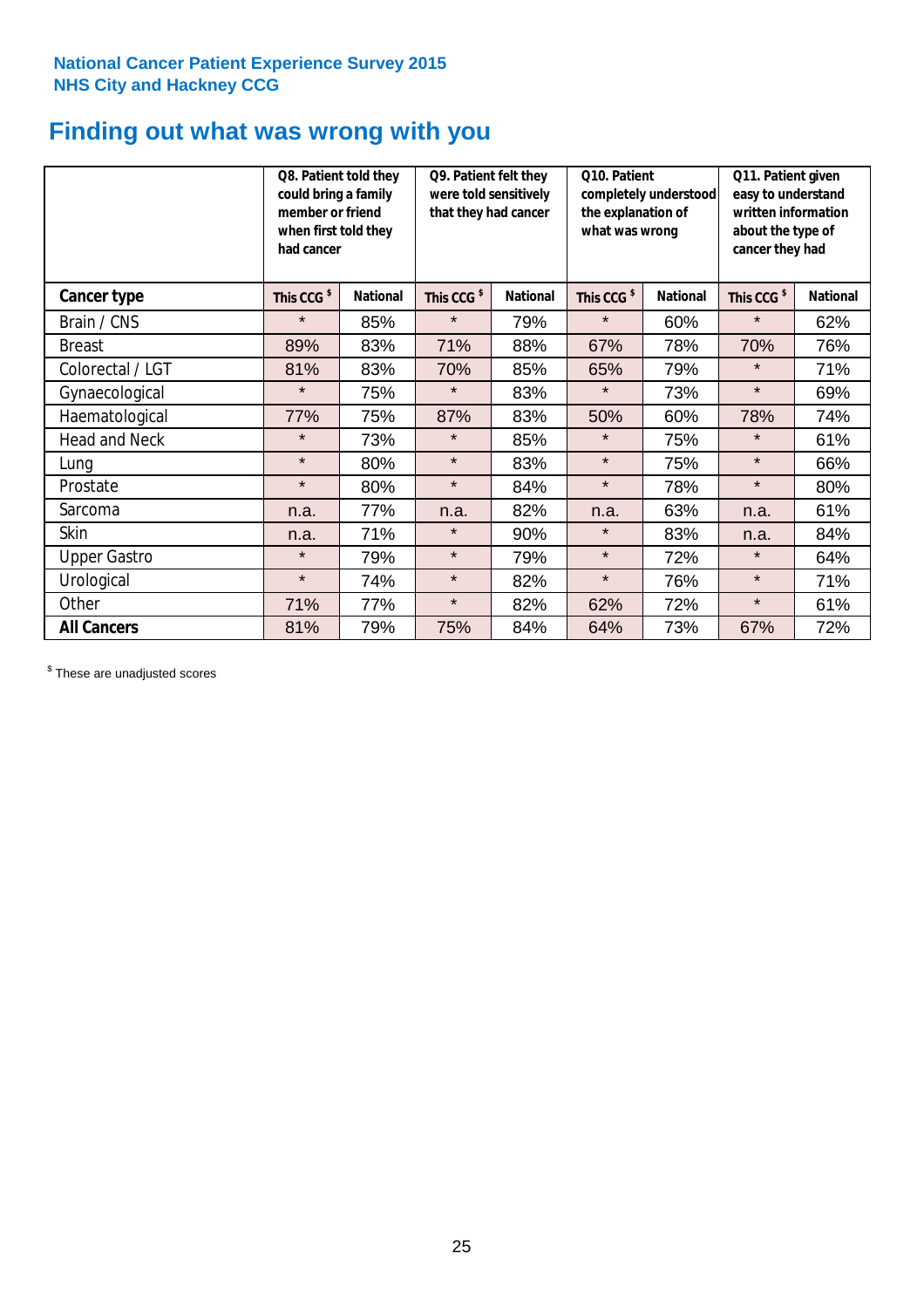## **Deciding the best treatment for you**

|                      | treatment options<br>were completely<br>explained | <b>Q12. Patient felt that</b> | Q13. Possible side<br>understandable way  | effects explained in an | Q14. Patient given<br>practical advice and<br>support in dealing with<br>side effects of<br>treatment |                 |  |
|----------------------|---------------------------------------------------|-------------------------------|-------------------------------------------|-------------------------|-------------------------------------------------------------------------------------------------------|-----------------|--|
| <b>Cancer type</b>   | This CCG <sup>\$</sup>                            | <b>National</b>               | This CCG <sup>\$</sup><br><b>National</b> |                         | This CCG <sup>\$</sup>                                                                                | <b>National</b> |  |
| Brain / CNS          | $\star$                                           | 80%                           | $\star$                                   | 71%                     | $\star$                                                                                               | 62%             |  |
| <b>Breast</b>        | 77%                                               | 84%                           | 81%                                       | 76%                     | 50%                                                                                                   | 69%             |  |
| Colorectal / LGT     | $\star$                                           | 85%                           | 64%                                       | 75%                     | 64%                                                                                                   | 68%             |  |
| Gynaecological       | $\star$                                           | 84%                           | $\star$                                   | 76%                     | $\star$                                                                                               | 68%             |  |
| Haematological       | $\star$                                           | 81%                           | 78%                                       | 69%                     | 58%                                                                                                   | 65%             |  |
| <b>Head and Neck</b> | $\star$                                           | 85%                           | $\star$                                   | 72%                     | $\star$                                                                                               | 67%             |  |
| Lung                 | $\star$                                           | 84%                           | $\star$                                   | 74%                     | $\star$                                                                                               | 69%             |  |
| Prostate             | $\star$                                           | 80%                           | $\star$                                   | 71%                     | $\star$                                                                                               | 61%             |  |
| Sarcoma              | n.a.                                              | 82%                           | n.a.                                      | 75%                     | n.a.                                                                                                  | 66%             |  |
| Skin                 | $\star$                                           | 88%                           | $\star$                                   | 75%                     | $\star$                                                                                               | 74%             |  |
| <b>Upper Gastro</b>  | $\star$                                           | 83%                           | $\star$                                   | 72%                     | $\star$                                                                                               | 66%             |  |
| Urological           | $\star$                                           | 80%                           | $\star$                                   | 69%                     | $\star$                                                                                               | 61%             |  |
| Other                | $\star$                                           | 80%                           | 71%                                       | 72%                     |                                                                                                       | 64%             |  |
| <b>All Cancers</b>   | 76%                                               | 83%                           | 71%                                       | 73%                     | 55%                                                                                                   | 66%             |  |

|                      | in the future          | Q15. Patient definitely<br>told about side effects<br>that could affect them | Q16. Patient definitely<br>involved in decisions<br>about care and<br>treatment |                 |  |
|----------------------|------------------------|------------------------------------------------------------------------------|---------------------------------------------------------------------------------|-----------------|--|
| <b>Cancer type</b>   | This CCG <sup>\$</sup> | <b>National</b>                                                              | This CCG <sup>\$</sup>                                                          | <b>National</b> |  |
| Brain / CNS          | $\star$                | 56%                                                                          | $\star$                                                                         | 74%             |  |
| <b>Breast</b>        | 58%                    | 55%                                                                          | 72%                                                                             | 79%             |  |
| Colorectal / LGT     | 62%                    | 56%                                                                          | 70%                                                                             | 79%             |  |
| Gynaecological       | $\star$<br>54%         |                                                                              | $\star$                                                                         | 76%             |  |
| Haematological       | 50%<br>65%             |                                                                              | 63%                                                                             | 77%             |  |
| <b>Head and Neck</b> | $\star$                | 58%                                                                          | $\star$                                                                         | 76%             |  |
| Lung                 | $\star$                | 54%                                                                          | $\star$                                                                         | 78%             |  |
| Prostate             | $\star$                | 63%                                                                          | $\star$                                                                         | 79%             |  |
| Sarcoma              | n.a.                   | 54%                                                                          | n.a.                                                                            | 77%             |  |
| <b>Skin</b>          | n.a.                   | 66%                                                                          | $\star$                                                                         | 86%             |  |
| <b>Upper Gastro</b>  | $\star$                | 53%                                                                          | $\star$                                                                         | 77%             |  |
| Urological           | $\star$                | 52%                                                                          | $\star$                                                                         | 75%             |  |
| Other                | 52%                    | 51%                                                                          | $\star$                                                                         | 75%             |  |
| <b>All Cancers</b>   | 57%                    | 54%                                                                          | 68%                                                                             | 78%             |  |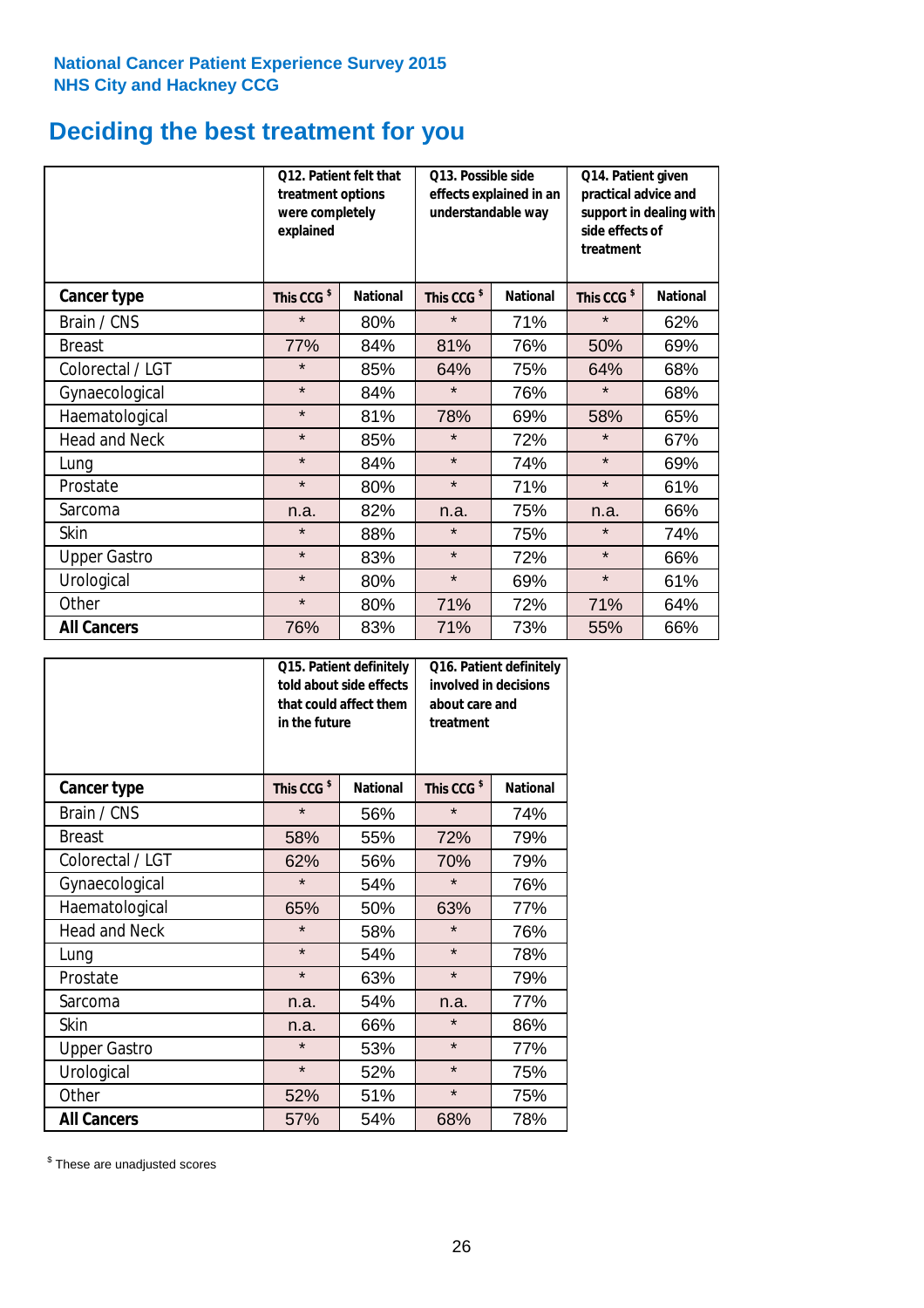## **Clinical Nurse Specialist**

|                      | would support them<br>through their<br>treatment | Q17. Patient given the<br>name of the CNS who | Q18. Patient found it<br>easy to contact their<br><b>CNS</b> |                 | <b>Q19. Get</b><br>understandable<br>answers to important<br>questions all or most<br>of the time |                 |  |
|----------------------|--------------------------------------------------|-----------------------------------------------|--------------------------------------------------------------|-----------------|---------------------------------------------------------------------------------------------------|-----------------|--|
| <b>Cancer type</b>   | This CCG <sup>\$</sup>                           | <b>National</b>                               | This CCG <sup>\$</sup>                                       | <b>National</b> | This CCG <sup>\$</sup>                                                                            | <b>National</b> |  |
| Brain / CNS          | $\star$                                          | 95%                                           | $\star$                                                      | 84%             | $\star$                                                                                           | 85%             |  |
| <b>Breast</b>        | 94%                                              | 94%                                           | 81%                                                          | 85%             | 77%                                                                                               | 88%             |  |
| Colorectal / LGT     | 95%                                              | 91%                                           | $\star$                                                      | 88%             | $\star$                                                                                           | 90%             |  |
| Gynaecological       | $\star$                                          | 93%                                           | $\star$                                                      | 86%             | $\star$                                                                                           | 87%             |  |
| Haematological       | 100%                                             | 89%                                           | 88%                                                          | 89%             | 83%                                                                                               | 90%             |  |
| <b>Head and Neck</b> | $\star$                                          | 88%                                           | $\star$                                                      | 86%             | $\star$                                                                                           | 88%             |  |
| Lung                 | $\star$                                          | 93%                                           | $\star$                                                      | 89%             | $\star$                                                                                           | 89%             |  |
| Prostate             | $\star$                                          | 89%                                           | $\star$                                                      | 83%             | $\star$                                                                                           | 88%             |  |
| Sarcoma              | n.a.                                             | 87%                                           | n.a.                                                         | 86%             | n.a.                                                                                              | 88%             |  |
| Skin                 | $\star$                                          | 88%                                           | $\star$                                                      | 90%             | $\star$                                                                                           | 92%             |  |
| <b>Upper Gastro</b>  | $\star$                                          | 92%                                           | $\star$                                                      | 87%             | $\star$                                                                                           | 88%             |  |
| Urological           | $\star$                                          | 80%                                           | $\star$                                                      | 85%             | $\star$                                                                                           | 88%             |  |
| Other                | 90%                                              | 86%                                           | $\star$                                                      | 86%             | $\star$                                                                                           | 87%             |  |
| <b>All Cancers</b>   | 94%                                              | 90%                                           | 82%                                                          | 87%             | 77%                                                                                               | 88%             |  |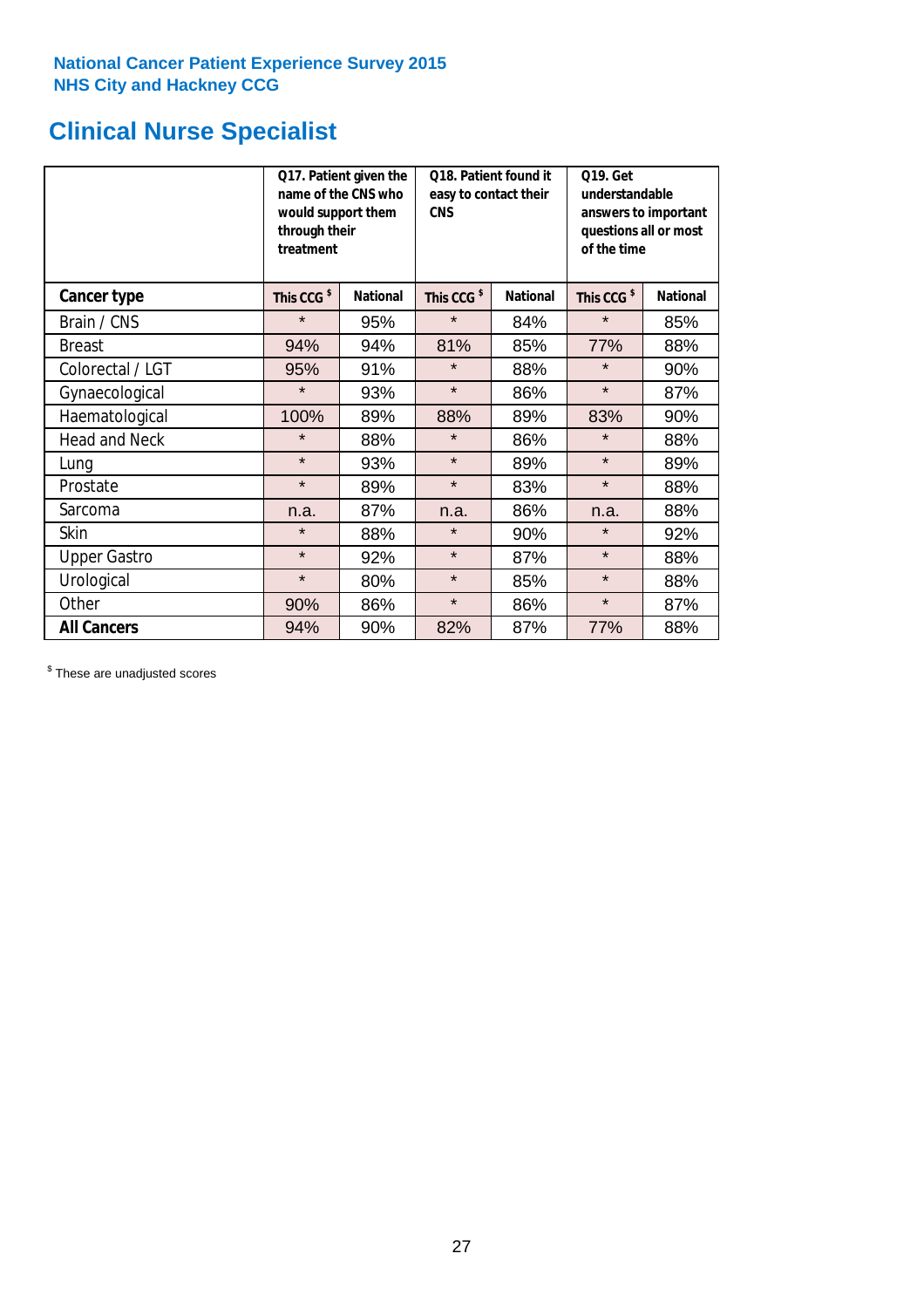## **Support for people with cancer**

|                      | Q20. Hospital staff<br>gave information | about support groups | Q21. Hospital staff<br>gave information<br>about impact cancer<br>could have on day to<br>day activities |                 | Q22. Hospital staff<br>gave information on<br>getting financial help |                 | Q23. Hospital staff told<br>patient they could get<br>free prescriptions |                 |
|----------------------|-----------------------------------------|----------------------|----------------------------------------------------------------------------------------------------------|-----------------|----------------------------------------------------------------------|-----------------|--------------------------------------------------------------------------|-----------------|
| Cancer type          | This CCG <sup>\$</sup>                  | <b>National</b>      | This CCG <sup>\$</sup>                                                                                   | <b>National</b> | This CCG <sup>\$</sup>                                               | <b>National</b> | This CCG <sup>\$</sup>                                                   | <b>National</b> |
| Brain / CNS          | $\star$                                 | 85%                  | $\star$                                                                                                  | 80%             | $\star$                                                              | 72%             | $\star$                                                                  | 79%             |
| <b>Breast</b>        | 96%                                     | 88%                  | 92%                                                                                                      | 85%             | $\star$                                                              | 60%             | 74%                                                                      | 80%             |
| Colorectal / LGT     | $\star$                                 | 82%                  | $\star$                                                                                                  | 82%             | $\star$                                                              | 52%             | $\star$                                                                  | 83%             |
| Gynaecological       | $\star$                                 | 83%                  | $\star$                                                                                                  | 81%             | $\star$                                                              | 58%             | $\star$                                                                  | 76%             |
| Haematological       | $\star$                                 | 82%                  | $\star$                                                                                                  | 82%             | $\star$                                                              | 56%             | $\star$                                                                  | 86%             |
| <b>Head and Neck</b> | $\star$                                 | 83%                  | $\star$                                                                                                  | 80%             | $\star$                                                              | 55%             | $\star$                                                                  | 80%             |
| Lung                 | $\star$                                 | 82%                  | $\star$                                                                                                  | 80%             | $\star$                                                              | 68%             | $\star$                                                                  | 85%             |
| Prostate             | $\star$                                 | 85%                  | $\star$                                                                                                  | 81%             | $\star$                                                              | 41%             | $\star$                                                                  | 76%             |
| Sarcoma              | $\star$                                 | 82%                  | n.a.                                                                                                     | 80%             | n.a.                                                                 | 57%             | n.a.                                                                     | 75%             |
| Skin                 | n.a.                                    | 85%                  | n.a.                                                                                                     | 85%             | $\star$                                                              | 51%             | $\star$                                                                  | 65%             |
| <b>Upper Gastro</b>  | $\star$                                 | 82%                  | $\star$                                                                                                  | 78%             | $\star$                                                              | 57%             | $\star$                                                                  | 83%             |
| Urological           | $\star$                                 | 71%                  | $\star$                                                                                                  | 70%             | $\star$                                                              | 33%             | $\star$                                                                  | 69%             |
| Other                | $\star$                                 | 80%                  | $\star$                                                                                                  | 77%             | $\star$                                                              | 53%             | $\star$                                                                  | 79%             |
| <b>All Cancers</b>   | 80%                                     | 83%                  | 81%                                                                                                      | 81%             | 49%                                                                  | 55%             | 81%                                                                      | 80%             |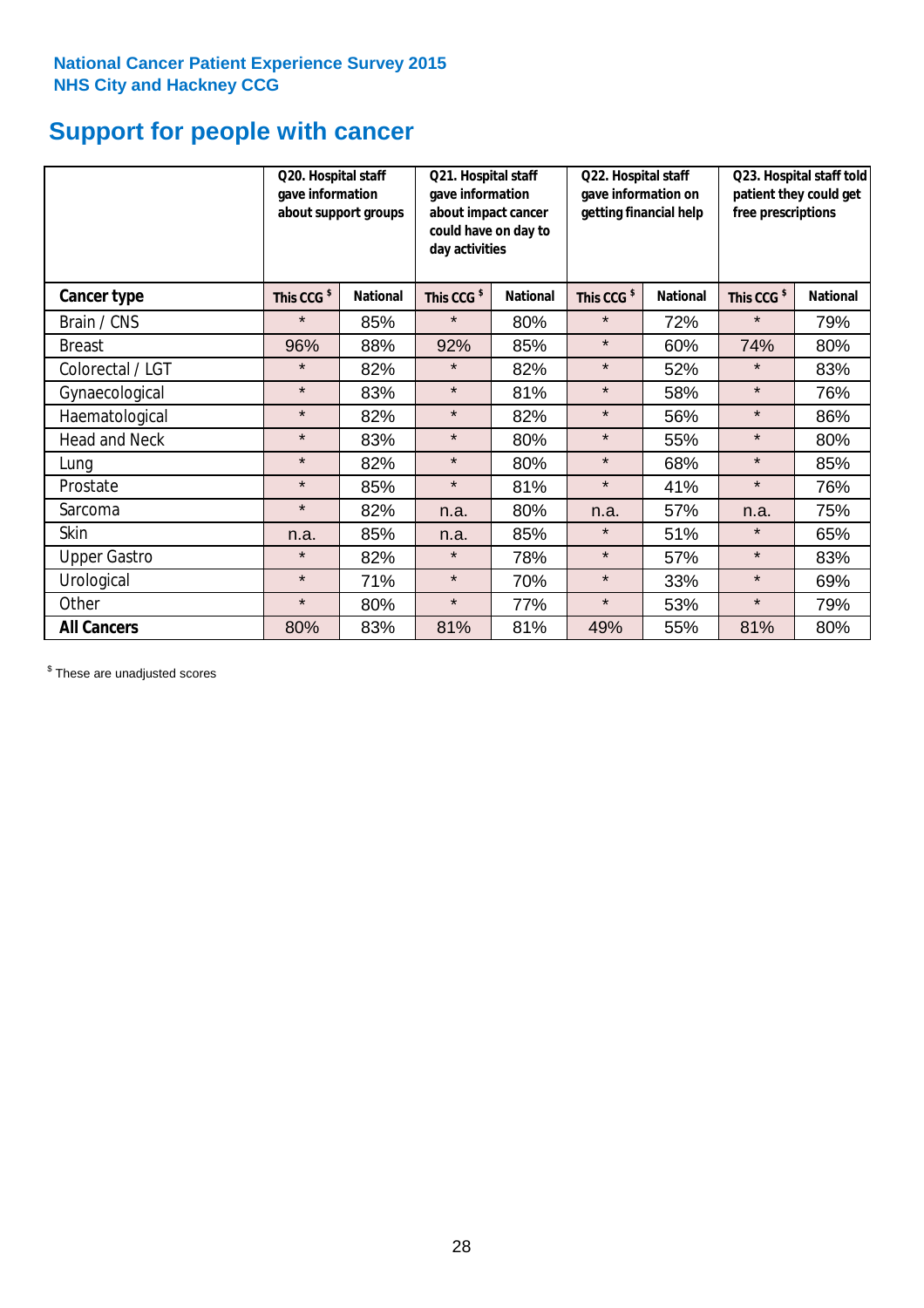## **Operations**

|                      | Q26. Staff explained<br>how operation had<br>gone in<br>understandable way |                 |  |  |
|----------------------|----------------------------------------------------------------------------|-----------------|--|--|
| <b>Cancer type</b>   | This CCG <sup>\$</sup>                                                     | <b>National</b> |  |  |
| Brain / CNS          | $\star$                                                                    | 75%             |  |  |
| <b>Breast</b>        | $\star$                                                                    | 77%             |  |  |
| Colorectal / LGT     | $\star$                                                                    | 81%             |  |  |
| Gynaecological       | $\star$                                                                    | 79%             |  |  |
| Haematological       | $\star$<br>75%                                                             |                 |  |  |
| <b>Head and Neck</b> | $\star$                                                                    | 77%             |  |  |
| Lung                 | $\star$                                                                    | 76%             |  |  |
| Prostate             | $\star$                                                                    | 76%             |  |  |
| Sarcoma              | n.a.                                                                       | 80%             |  |  |
| Skin                 | n.a.                                                                       | 84%             |  |  |
| <b>Upper Gastro</b>  | $\star$                                                                    | 81%             |  |  |
| Urological           | $\star$                                                                    | 74%             |  |  |
| Other                | $\star$<br>78%                                                             |                 |  |  |
| <b>All Cancers</b>   | 74%                                                                        | 78%             |  |  |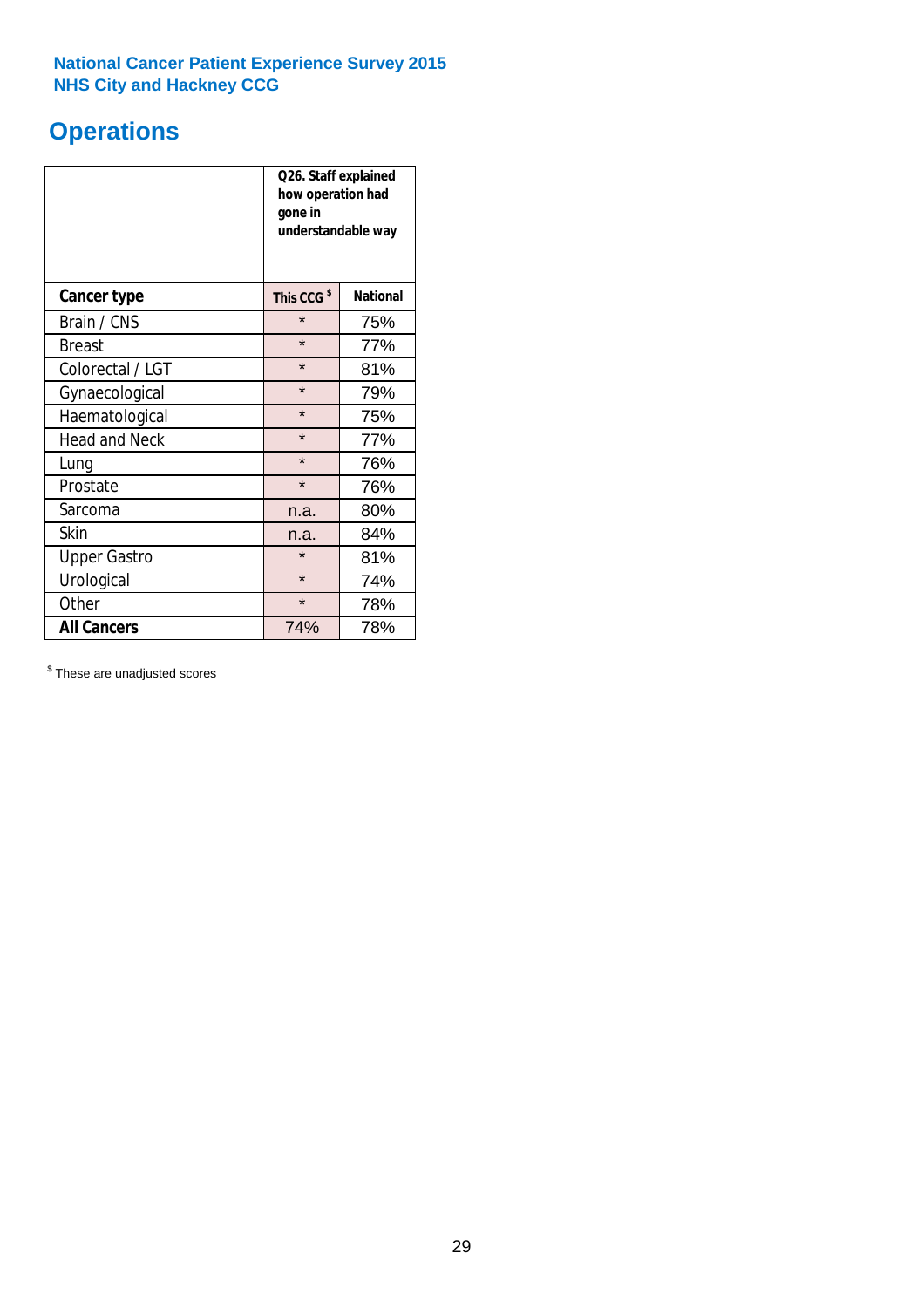## **Hospital care as an inpatient (Part 1 of 2)**

|                      | or nurses did not talk<br>they were not there | Q28. Groups of doctors<br>in front of patient as if | Q29. Patient had<br>confidence and trust in<br>all doctors treating<br>them |                 | Q30. Patient's family<br>or someone close<br>definitely had<br>opportunity to talk to<br>doctor |                 | Q31. Patient had<br>confidence and trust in  <br>all ward nurses |                 |
|----------------------|-----------------------------------------------|-----------------------------------------------------|-----------------------------------------------------------------------------|-----------------|-------------------------------------------------------------------------------------------------|-----------------|------------------------------------------------------------------|-----------------|
| Cancer type          | This CCG <sup>\$</sup>                        | <b>National</b>                                     | This CCG <sup>\$</sup>                                                      | <b>National</b> | This CCG <sup>\$</sup>                                                                          | <b>National</b> | This CCG <sup>\$</sup>                                           | <b>National</b> |
| Brain / CNS          | $\star$                                       | 68%                                                 | $\star$                                                                     | 78%             | $\star$                                                                                         | 65%             | $\star$                                                          | 67%             |
| <b>Breast</b>        | $\star$                                       | 89%                                                 | $\star$                                                                     | 86%             | $\star$                                                                                         | 73%             | $\star$                                                          | 74%             |
| Colorectal / LGT     | $\star$                                       | 75%                                                 | $\star$                                                                     | 85%             | $\star$                                                                                         | 72%             | $\star$                                                          | 68%             |
| Gynaecological       | $\star$                                       | 84%                                                 | $\star$                                                                     | 86%             | $\star$                                                                                         | 71%             | $\star$                                                          | 69%             |
| Haematological       | $\star$                                       | 80%                                                 | $\star$                                                                     | 81%             | $\star$                                                                                         | 75%             | $\star$                                                          | 73%             |
| <b>Head and Neck</b> | $\star$                                       | 79%                                                 | $\star$                                                                     | 85%             | $\star$                                                                                         | 73%             | $\star$                                                          | 72%             |
| Lung                 | $\star$                                       | 75%                                                 | $\star$                                                                     | 82%             | $\star$                                                                                         | 71%             | $\star$                                                          | 73%             |
| Prostate             | $\star$                                       | 84%                                                 | $\star$                                                                     | 87%             | $\star$                                                                                         | 72%             | $\star$                                                          | 75%             |
| Sarcoma              | n.a.                                          | 82%                                                 | n.a.                                                                        | 85%             | n.a.                                                                                            | 75%             | n.a.                                                             | 70%             |
| Skin                 | n.a.                                          | 85%                                                 | n.a.                                                                        | 90%             | n.a.                                                                                            | 79%             | n.a.                                                             | 84%             |
| <b>Upper Gastro</b>  | $\star$                                       | 75%                                                 | $\star$                                                                     | 83%             | $\star$                                                                                         | 72%             | $\star$                                                          | 70%             |
| Urological           | $\star$                                       | 80%                                                 | $\star$                                                                     | 84%             | $\star$                                                                                         | 67%             | $\star$                                                          | 75%             |
| Other                | $\star$                                       | 79%                                                 | $\star$                                                                     | 79%             | $\star$                                                                                         | 70%             | $\star$                                                          | 69%             |
| <b>All Cancers</b>   | 74%                                           | 81%                                                 | 85%                                                                         | 84%             | 74%                                                                                             | 72%             | 70%                                                              | 72%             |

|                      | on duty                | Q32. Always / nearly<br>always enough nurses |                        | Q33. All staff asked<br>patient what name<br>they preferred to be<br>called by |                        | Q34. Always given<br>enough privacy when<br>discussing condition or<br>treatment |                        | Q35. Patient was able<br>to discuss worries or<br>fears with staff during<br>visit |  |
|----------------------|------------------------|----------------------------------------------|------------------------|--------------------------------------------------------------------------------|------------------------|----------------------------------------------------------------------------------|------------------------|------------------------------------------------------------------------------------|--|
| <b>Cancer type</b>   | This CCG <sup>\$</sup> | <b>National</b>                              | This CCG <sup>\$</sup> | <b>National</b>                                                                | This CCG <sup>\$</sup> | <b>National</b>                                                                  | This CCG <sup>\$</sup> | <b>National</b>                                                                    |  |
| Brain / CNS          | $\star$                | 64%                                          | $\star$                | 69%                                                                            | $\star$                | 80%                                                                              | $\star$                | 44%                                                                                |  |
| <b>Breast</b>        | $\star$                | 69%                                          | $\star$                | 60%                                                                            | $\star$                | 86%                                                                              | $\star$                | 53%                                                                                |  |
| Colorectal / LGT     | $\star$                | 61%                                          | $\star$                | 70%                                                                            | $\star$                | 84%                                                                              | $\star$                | 54%                                                                                |  |
| Gynaecological       | $\star$                | 65%                                          | $\star$                | 63%                                                                            | $\star$                | 82%                                                                              | $\star$                | 50%                                                                                |  |
| Haematological       | $\star$                | 63%                                          | $\star$                | 67%                                                                            | $\star$                | 86%                                                                              | $\star$                | 55%                                                                                |  |
| <b>Head and Neck</b> | $\star$                | 67%                                          | $\star$                | 66%                                                                            | $\star$                | 85%                                                                              | $\star$                | 50%                                                                                |  |
| Lung                 | $\star$                | 68%                                          | $\star$                | 71%                                                                            | $\star$                | 84%                                                                              | $\star$                | 49%                                                                                |  |
| Prostate             | $\star$                | 71%                                          | $\star$                | 67%                                                                            | $\star$                | 87%                                                                              | $\star$                | 52%                                                                                |  |
| Sarcoma              | n.a.                   | 68%                                          | n.a.                   | 71%                                                                            | n.a.                   | 87%                                                                              | n.a.                   | 52%                                                                                |  |
| Skin                 | n.a.                   | 81%                                          | n.a.                   | 67%                                                                            | n.a.                   | 89%                                                                              | n.a.                   | 61%                                                                                |  |
| <b>Upper Gastro</b>  | $\star$                | 62%                                          | $\star$                | 75%                                                                            | $\star$                | 83%                                                                              | $\star$                | 53%                                                                                |  |
| Urological           | $\star$                | 68%                                          | $\star$                | 71%                                                                            | $\star$                | 84%                                                                              | $\star$                | 46%                                                                                |  |
| Other                | $\star$                | 62%                                          | $\star$                | 66%                                                                            | $\star$                | 82%                                                                              | $\star$                | 48%                                                                                |  |
| <b>All Cancers</b>   | 65%                    | 66%                                          | 51%                    | 67%                                                                            | 82%                    | 85%                                                                              | 47%                    | 52%                                                                                |  |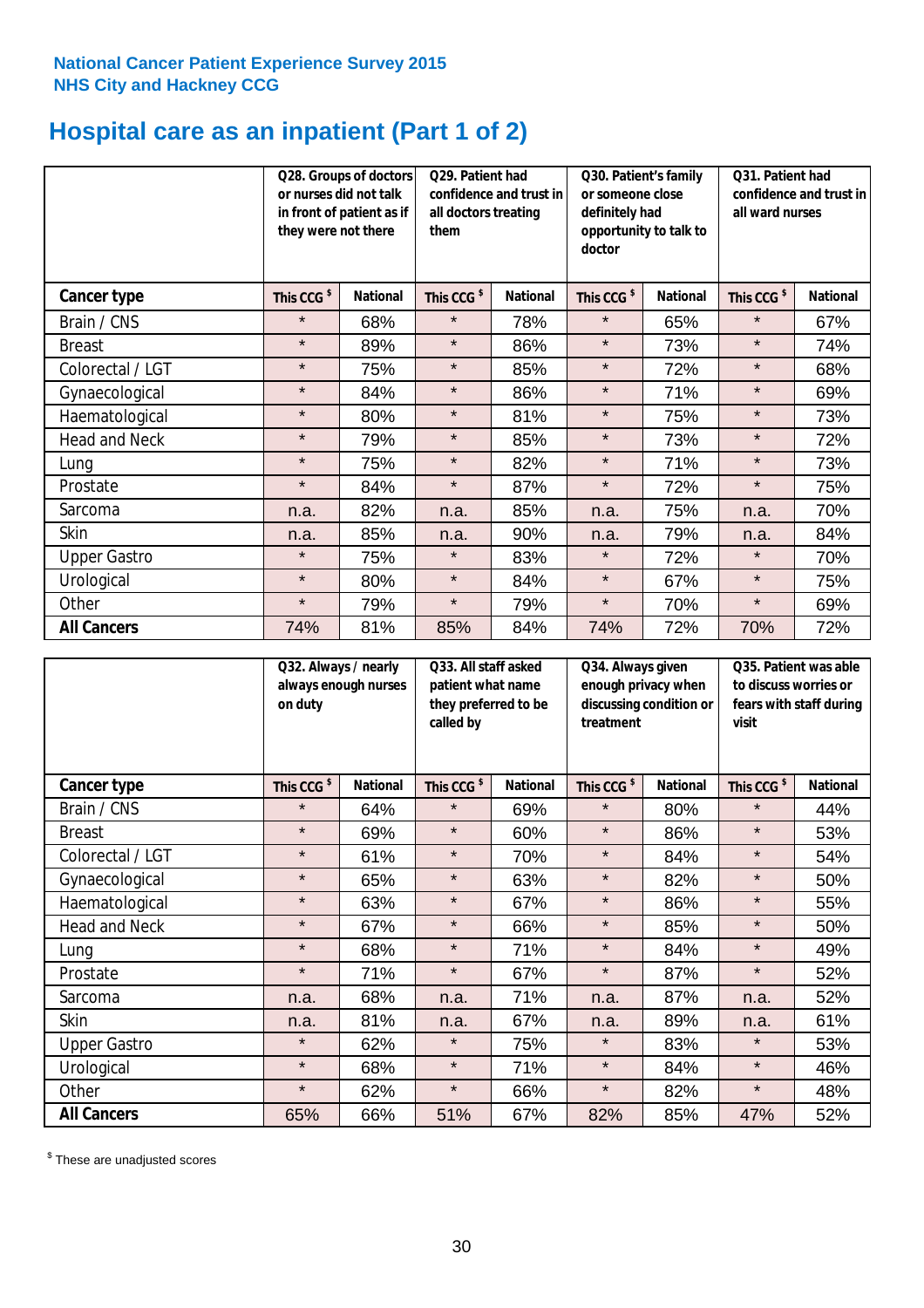## **Hospital care as an inpatient (Part 2 of 2)**

|                      | Q36. Hospital staff<br>definitely did<br>everything to help<br>control pain |                 | Q38. Given clear<br>Q37. Always treated<br>written information<br>with respect and<br>dignity by staff<br>about what should /<br>should not do post<br>discharge |                 |                        | Q39. Staff told patient<br>who to contact if<br>worried post discharge |                        |                 |
|----------------------|-----------------------------------------------------------------------------|-----------------|------------------------------------------------------------------------------------------------------------------------------------------------------------------|-----------------|------------------------|------------------------------------------------------------------------|------------------------|-----------------|
| Cancer type          | This CCG <sup>\$</sup>                                                      | <b>National</b> | This CCG <sup>\$</sup>                                                                                                                                           | <b>National</b> | This CCG <sup>\$</sup> | <b>National</b>                                                        | This CCG <sup>\$</sup> | <b>National</b> |
| Brain / CNS          | $\star$                                                                     | 82%             | $\star$                                                                                                                                                          | 84%             | $\star$                | 79%                                                                    | $\star$                | 91%             |
| <b>Breast</b>        | $\star$                                                                     | 86%             | $\star$                                                                                                                                                          | 88%             | $\star$                | 90%                                                                    | $\star$                | 95%             |
| Colorectal / LGT     | $\star$                                                                     | 84%             | $\star$                                                                                                                                                          | 86%             | $\star$                | 83%                                                                    | $\star$                | 94%             |
| Gynaecological       | $\star$                                                                     | 83%             | $\star$                                                                                                                                                          | 85%             | $\star$                | 86%                                                                    | $\star$                | 93%             |
| Haematological       | $\star$                                                                     | 84%             | $\star$                                                                                                                                                          | 89%             | $\star$                | 79%                                                                    | $\star$                | 95%             |
| <b>Head and Neck</b> | $\star$                                                                     | 84%             | $\star$                                                                                                                                                          | 88%             | $\star$                | 86%                                                                    | $\star$                | 92%             |
| Lung                 | $\star$                                                                     | 83%             | $\star$                                                                                                                                                          | 87%             | $\star$                | 81%                                                                    | $\star$                | 92%             |
| Prostate             | $\star$                                                                     | 85%             | $\star$                                                                                                                                                          | 91%             | $\star$                | 87%                                                                    | $\star$                | 94%             |
| Sarcoma              | n.a.                                                                        | 86%             | n.a.                                                                                                                                                             | 91%             | n.a.                   | 83%                                                                    | n.a.                   | 94%             |
| Skin                 | n.a.                                                                        | 88%             | n.a.                                                                                                                                                             | 93%             | n.a.                   | 91%                                                                    | n.a.                   | 97%             |
| <b>Upper Gastro</b>  | $\star$                                                                     | 83%             | $\star$                                                                                                                                                          | 86%             | $\star$                | 79%                                                                    | $\star$                | 93%             |
| Urological           | $\star$                                                                     | 80%             | $\star$                                                                                                                                                          | 88%             | $\star$                | 83%                                                                    | $\star$                | 90%             |
| Other                | $\star$                                                                     | 82%             | $\star$                                                                                                                                                          | 85%             | $\star$                | 80%                                                                    | $\star$                | 92%             |
| <b>All Cancers</b>   | 80%                                                                         | 84%             | 88%                                                                                                                                                              | 87%             | 81%                    | 84%                                                                    | 95%                    | 94%             |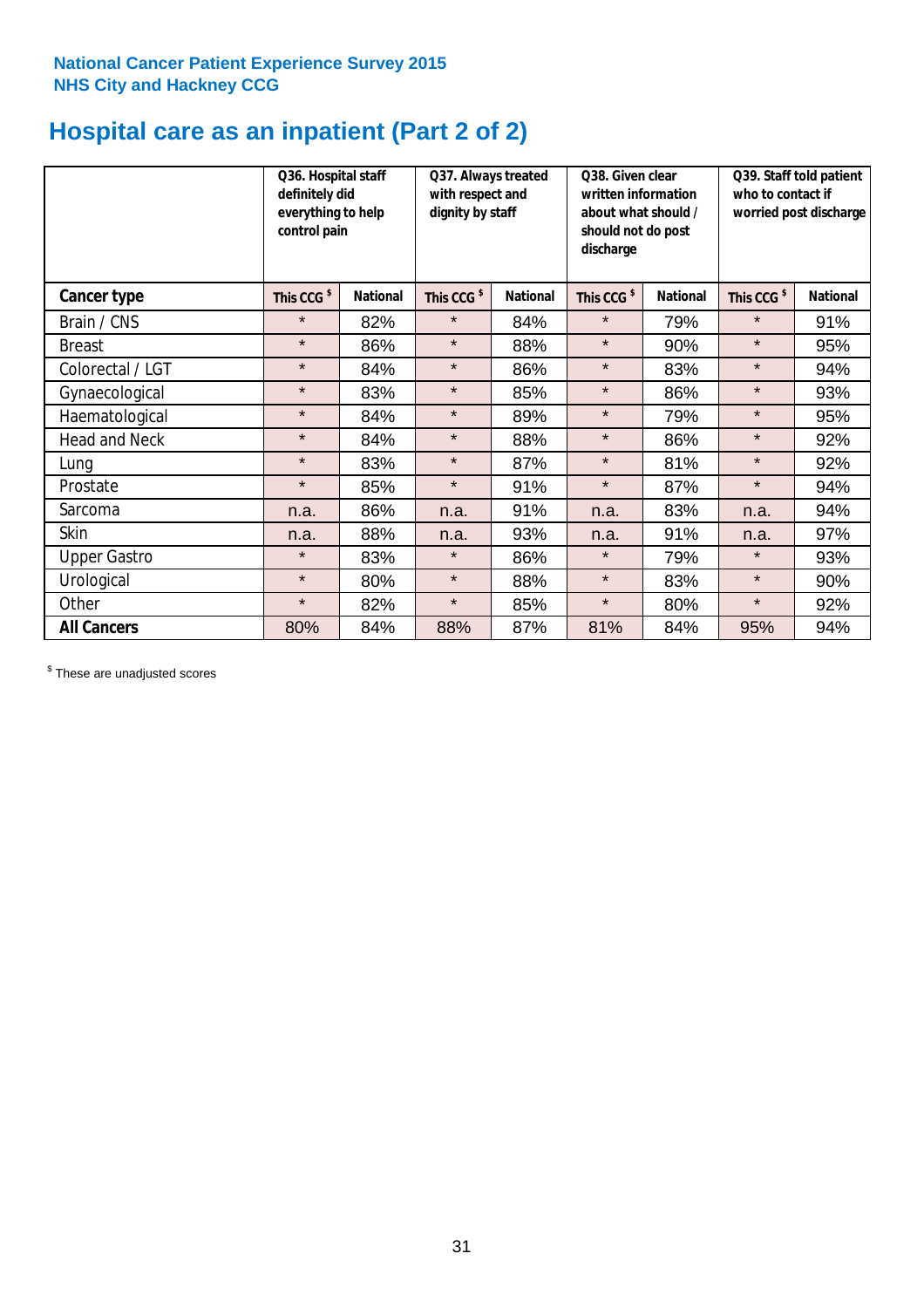## **Hospital care as a day patient / outpatient**

|                      | to discuss worries or<br>visit | Q41. Patient was able<br>fears with staff during | Q42. Doctor had the<br>right notes and other<br>documentation with<br>them |                 | Q44. Beforehand<br>patient had all<br>information needed<br>about radiotherapy<br>treatment |                 | Q45. Patient given<br>understandable<br>information about<br>whether radiotherapy<br>was working |                 |
|----------------------|--------------------------------|--------------------------------------------------|----------------------------------------------------------------------------|-----------------|---------------------------------------------------------------------------------------------|-----------------|--------------------------------------------------------------------------------------------------|-----------------|
| <b>Cancer type</b>   | This CCG <sup>\$</sup>         | <b>National</b>                                  | This CCG <sup>\$</sup>                                                     | <b>National</b> | This CCG <sup>\$</sup>                                                                      | <b>National</b> | This CCG <sup>\$</sup>                                                                           | <b>National</b> |
| Brain / CNS          | n.a.                           | 65%                                              | $\star$                                                                    | 94%             | n.a.                                                                                        | 85%             | n.a.                                                                                             | 52%             |
| <b>Breast</b>        | 48%                            | 70%                                              | 96%                                                                        | 95%             | $\star$                                                                                     | 87%             | $\star$                                                                                          | 60%             |
| Colorectal / LGT     | $\star$                        | 73%                                              | $\star$                                                                    | 95%             | $\star$                                                                                     | 85%             | $\star$                                                                                          | 55%             |
| Gynaecological       | $\star$                        | 70%                                              | $\star$                                                                    | 96%             | $\star$                                                                                     | 85%             | $\star$                                                                                          | 64%             |
| Haematological       | $\star$                        | 74%                                              | $\star$                                                                    | 97%             | $\star$                                                                                     | 82%             | $\star$                                                                                          | 64%             |
| <b>Head and Neck</b> | $\star$                        | 69%                                              | $\star$                                                                    | 95%             | $\star$                                                                                     | 86%             | n.a.                                                                                             | 60%             |
| Lung                 | $\star$                        | 69%                                              | $\star$                                                                    | 96%             | $\star$                                                                                     | 86%             | $\star$                                                                                          | 59%             |
| Prostate             | $\star$                        | 69%                                              | $\star$                                                                    | 95%             | $\star$                                                                                     | 88%             | $\star$                                                                                          | 61%             |
| Sarcoma              | $\star$                        | 68%                                              | n.a.                                                                       | 97%             | $\star$                                                                                     | 88%             | $\star$                                                                                          | 63%             |
| Skin                 | n.a.                           | 73%                                              | $\star$                                                                    | 96%             | n.a.                                                                                        | 81%             | n.a.                                                                                             | 63%             |
| <b>Upper Gastro</b>  | $\star$                        | 68%                                              | $\star$                                                                    | 95%             | $\star$                                                                                     | 85%             | $\star$                                                                                          | 57%             |
| Urological           | $\star$                        | 65%                                              | $\star$                                                                    | 95%             | $\star$                                                                                     | 81%             | n.a.                                                                                             | 53%             |
| Other                | $\star$                        | 67%                                              | $\star$                                                                    | 95%             | $\star$                                                                                     | 83%             | $\star$                                                                                          | 59%             |
| <b>All Cancers</b>   | 52%                            | 70%                                              | 95%                                                                        | 96%             | 91%                                                                                         | 86%             | 70%                                                                                              | 60%             |

|                      | Q47. Beforehand<br>patient had all<br>information needed<br>about chemotherapy<br>treatment |                 | Q48. Patient given<br>understandable<br>information about<br>whether<br>chemotherapy was<br>working |                 |  |
|----------------------|---------------------------------------------------------------------------------------------|-----------------|-----------------------------------------------------------------------------------------------------|-----------------|--|
| <b>Cancer type</b>   | This CCG <sup>\$</sup>                                                                      | <b>National</b> | This CCG <sup>\$</sup>                                                                              | <b>National</b> |  |
| Brain / CNS          | $\star$                                                                                     | 82%             | $\star$                                                                                             | 57%             |  |
| <b>Breast</b>        | $\star$                                                                                     | 83%             | $\star$                                                                                             | 62%             |  |
| Colorectal / LGT     | $\star$                                                                                     | 86%             | $\star$                                                                                             | 65%             |  |
| Gynaecological       | $\star$                                                                                     | 86%             | $\star$                                                                                             | 68%             |  |
| Haematological       | $\star$<br>85%                                                                              |                 | $\star$                                                                                             | 75%             |  |
| <b>Head and Neck</b> | $\star$                                                                                     | 80%             | n.a.                                                                                                | 52%             |  |
| Lung                 | $\star$                                                                                     | 85%             | $\star$                                                                                             | 68%             |  |
| Prostate             | $\star$                                                                                     | 83%             | $\star$                                                                                             | 69%             |  |
| Sarcoma              | n.a.                                                                                        | 82%             | n.a.                                                                                                | 70%             |  |
| <b>Skin</b>          | n.a.                                                                                        | 92%             | n.a.                                                                                                | 80%             |  |
| <b>Upper Gastro</b>  | $\star$                                                                                     | 83%             | $\star$                                                                                             | 64%             |  |
| Urological           | $\star$                                                                                     | 83%             | $\star$                                                                                             | 66%             |  |
| Other                | $\star$                                                                                     | 85%             | $\star$                                                                                             | 70%             |  |
| <b>All Cancers</b>   | 78%                                                                                         | 84%             | 72%                                                                                                 | 68%             |  |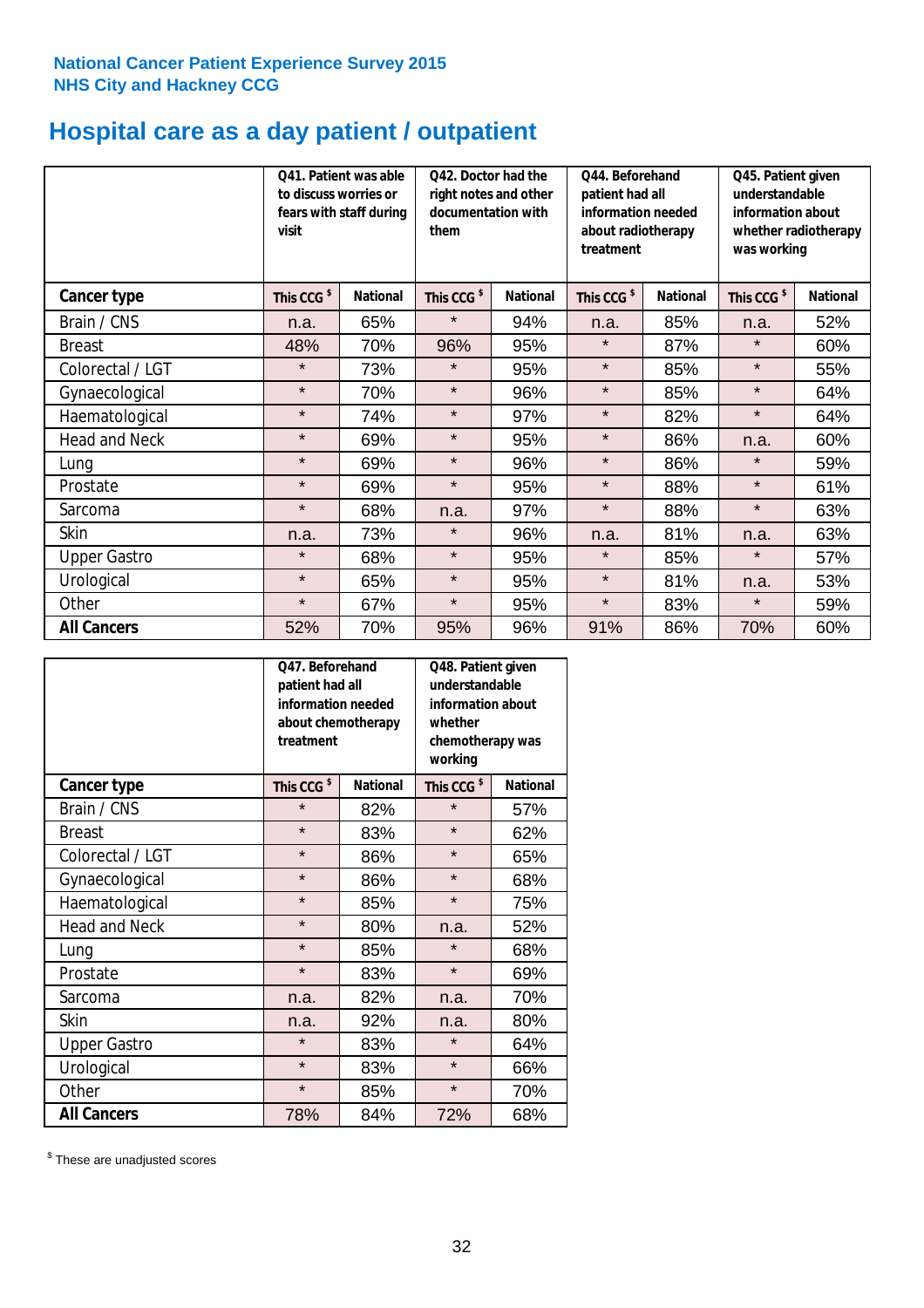## **Home care and support**

|                      | Q49. Hospital staff<br>gave family or | someone close all the<br>information needed to<br>help with care at home | Q50. Patient definitely<br>given enough support<br>from health or social<br>services during<br>treatment |                        | Q51. Patient definitely<br>given enough support<br>from health or social<br>services after<br>treatment |     |
|----------------------|---------------------------------------|--------------------------------------------------------------------------|----------------------------------------------------------------------------------------------------------|------------------------|---------------------------------------------------------------------------------------------------------|-----|
| <b>Cancer type</b>   | This CCG <sup>\$</sup>                | <b>National</b><br>This CCG <sup>\$</sup><br><b>National</b>             |                                                                                                          | This CCG <sup>\$</sup> | <b>National</b>                                                                                         |     |
| Brain / CNS          | $\star$                               | 56%                                                                      | $\star$                                                                                                  | 44%                    | n.a.                                                                                                    | 44% |
| <b>Breast</b>        | 58%                                   | 57%                                                                      | $\star$                                                                                                  | 54%                    | $\star$                                                                                                 | 40% |
| Colorectal / LGT     | $\star$                               | 60%                                                                      | $\star$                                                                                                  | 62%                    | $\star$                                                                                                 | 52% |
| Gynaecological       | $\star$                               | 56%                                                                      | $\star$                                                                                                  | 52%                    | $\star$                                                                                                 | 42% |
| Haematological       | $\star$                               | 60%                                                                      | $\star$                                                                                                  | 52%                    | $\star$                                                                                                 | 43% |
| <b>Head and Neck</b> | $\star$                               | 59%                                                                      | $\star$                                                                                                  | 53%                    | $\star$                                                                                                 | 50% |
| Lung                 | $\star$                               | 57%                                                                      | $\star$                                                                                                  | 52%                    | $\star$                                                                                                 | 42% |
| Prostate             | $\star$                               | 55%                                                                      | $\star$                                                                                                  | 47%                    | $\star$                                                                                                 | 43% |
| Sarcoma              | $\star$                               | 59%                                                                      | n.a.                                                                                                     | 58%                    | n.a.                                                                                                    | 53% |
| Skin                 | n.a.                                  | 67%                                                                      | n.a.                                                                                                     | 58%                    | n.a.                                                                                                    | 61% |
| <b>Upper Gastro</b>  | $\star$                               | 59%                                                                      | $\star$                                                                                                  | 54%                    | $\star$                                                                                                 | 45% |
| Urological           | $\star$                               | 55%                                                                      | $\star$                                                                                                  | 47%                    | $\star$                                                                                                 | 44% |
| Other                | $\star$                               | 54%                                                                      | $\star$                                                                                                  | 55%                    | $\star$                                                                                                 | 48% |
| <b>All Cancers</b>   | 54%                                   | 58%                                                                      | 42%                                                                                                      | 54%                    | 48%                                                                                                     | 45% |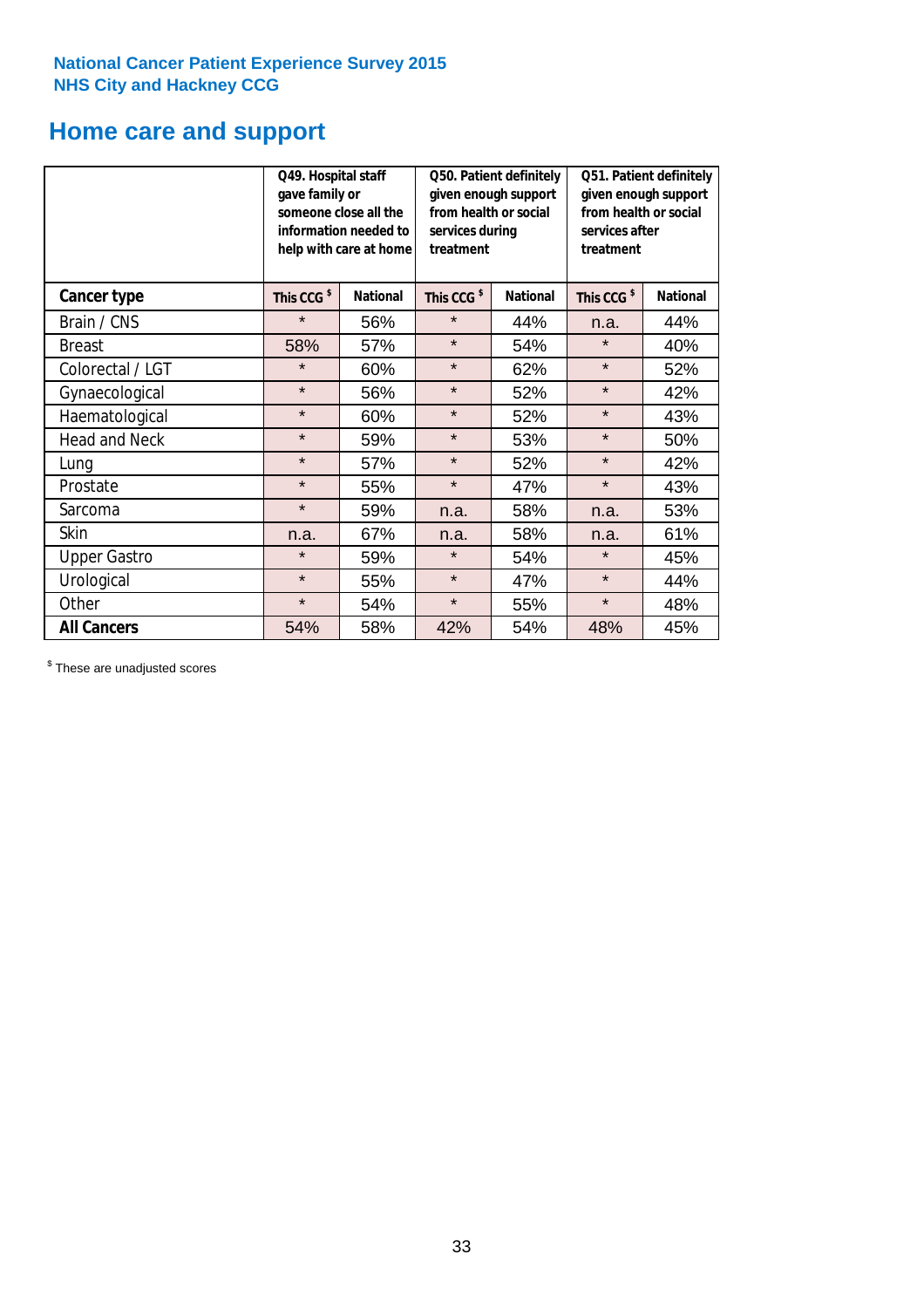# **Care from your general practice**

|                      | information about<br>treatment | Q52. GP given enough<br>patient's condition and | O53. Practice staff<br>definitely did<br>everything they could<br>to support patient |                 |  |
|----------------------|--------------------------------|-------------------------------------------------|--------------------------------------------------------------------------------------|-----------------|--|
| <b>Cancer type</b>   | This CCG <sup>\$</sup>         | <b>National</b>                                 | This CCG <sup>\$</sup>                                                               | <b>National</b> |  |
| Brain / CNS          | $\star$                        | 94%                                             | $\star$                                                                              | 59%             |  |
| <b>Breast</b>        | 91%                            | 96%                                             | $\star$                                                                              | 63%             |  |
| Colorectal / LGT     | $\star$                        | 95%                                             | $\star$                                                                              | 63%             |  |
| Gynaecological       | $\star$                        | 95%                                             | $\star$                                                                              | 59%             |  |
| Haematological       | 95%                            | 96%                                             | $\star$                                                                              | 61%             |  |
| <b>Head and Neck</b> | $\star$                        | 93%                                             | $\star$                                                                              | 60%             |  |
| Lung                 | $\star$                        | 95%                                             | $\star$                                                                              | 62%             |  |
| Prostate             | $\star$                        | 95%                                             | $\star$                                                                              | 67%             |  |
| Sarcoma              | $\star$                        | 97%                                             | $\star$                                                                              | 65%             |  |
| Skin                 | $\star$                        | 97%                                             | $\star$                                                                              | 71%             |  |
| <b>Upper Gastro</b>  | $\star$                        | 94%                                             | $\star$                                                                              | 62%             |  |
| Urological           | $\star$                        | 95%                                             | $\star$                                                                              | 64%             |  |
| Other                | $\star$                        | 95%                                             | $\star$                                                                              | 61%             |  |
| <b>All Cancers</b>   | 90%                            | 95%                                             | 54%                                                                                  | 63%             |  |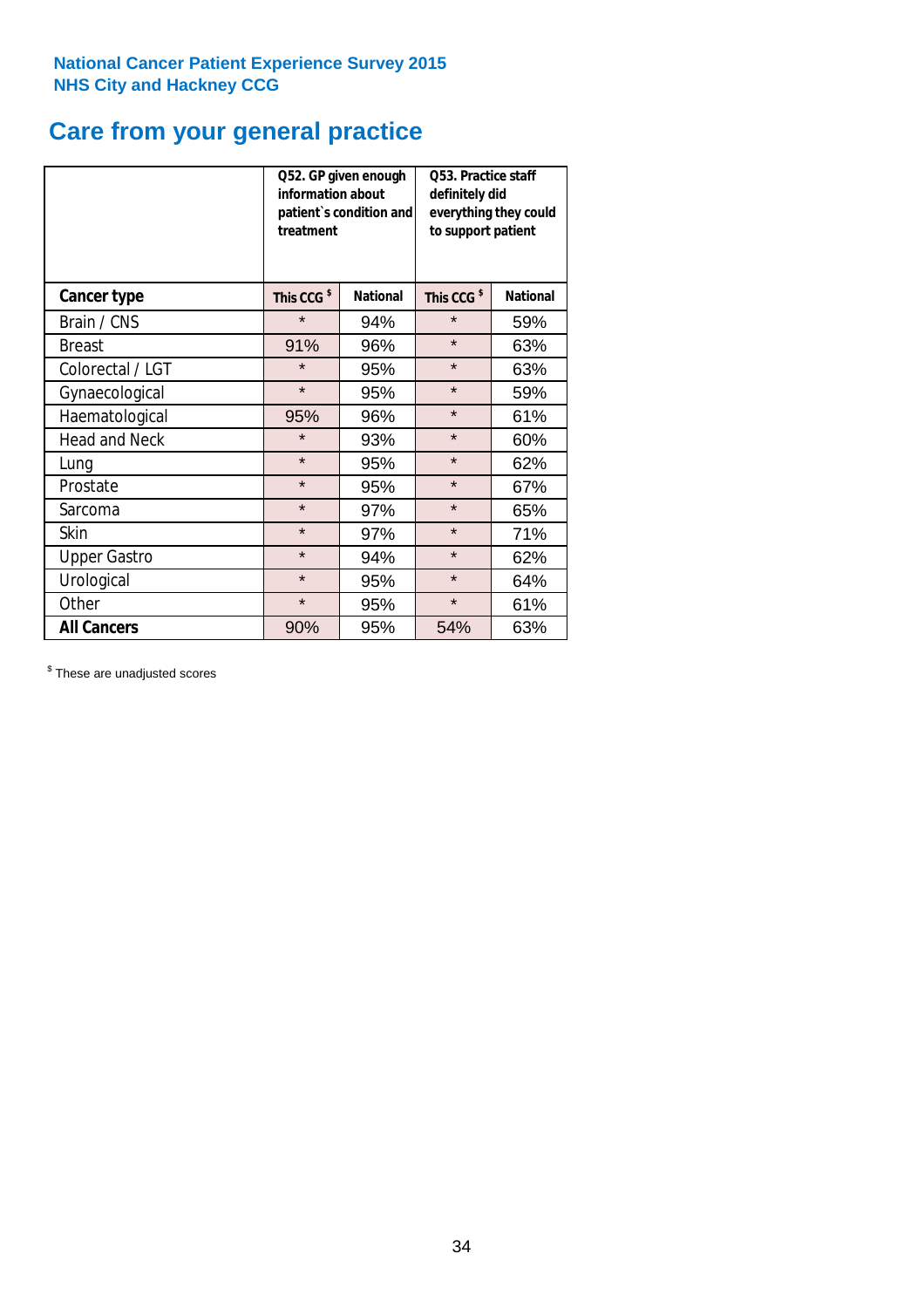## **Your overall NHS care**

|                      | Q54. Hospital and<br>community staff<br>always worked well<br>together |                 | Q55. Patient given a<br>care plan |                 | Q56. Overall the<br>administration of the<br>care was very good /<br>qood |                 | Q57. Length of time for<br>attending clinics and<br>appointments was<br>right |                 |
|----------------------|------------------------------------------------------------------------|-----------------|-----------------------------------|-----------------|---------------------------------------------------------------------------|-----------------|-------------------------------------------------------------------------------|-----------------|
| <b>Cancer type</b>   | This CCG <sup>\$</sup>                                                 | <b>National</b> | This CCG <sup>\$</sup>            | <b>National</b> | This CCG <sup>\$</sup>                                                    | <b>National</b> | This CCG <sup>\$</sup>                                                        | <b>National</b> |
| Brain / CNS          | $\star$                                                                | 45%             | n.a.                              | 29%             | $\star$                                                                   | 84%             | $\star$                                                                       | 60%             |
| <b>Breast</b>        | 42%                                                                    | 60%             | 62%                               | 35%             | 94%                                                                       | 90%             | 58%                                                                           | 64%             |
| Colorectal / LGT     | 65%                                                                    | 60%             | $\star$                           | 36%             | 87%                                                                       | 88%             | 57%                                                                           | 68%             |
| Gynaecological       | $\star$                                                                | 58%             | $\star$                           | 29%             | $\star$                                                                   | 89%             | $\star$                                                                       | 66%             |
| Haematological       | 63%                                                                    | 63%             | $\star$                           | 33%             | 88%                                                                       | 92%             | 54%                                                                           | 62%             |
| <b>Head and Neck</b> | $\star$                                                                | 58%             | $\star$                           | 34%             | $\star$                                                                   | 89%             | $\star$                                                                       | 65%             |
| Lung                 | $\star$                                                                | 63%             | $\star$                           | 32%             | $\star$                                                                   | 89%             | $\star$                                                                       | 70%             |
| Prostate             | $\star$                                                                | 63%             | $\star$                           | 36%             | $\star$                                                                   | 87%             | $\star$                                                                       | 71%             |
| Sarcoma              | $\star$                                                                | 60%             | $\star$                           | 31%             | $\star$                                                                   | 90%             | $\star$                                                                       | 63%             |
| Skin                 | $\star$                                                                | 69%             | $\star$                           | 39%             | $\star$                                                                   | 89%             | $\star$                                                                       | 73%             |
| <b>Upper Gastro</b>  | $\star$                                                                | 58%             | $\star$                           | 36%             | $\star$                                                                   | 88%             | $\star$                                                                       | 66%             |
| Urological           | $\star$                                                                | 62%             | $\star$                           | 26%             | $\star$                                                                   | 84%             | $\star$                                                                       | 73%             |
| Other                | $\star$                                                                | 56%             | $\star$                           | 29%             | 81%                                                                       | 87%             | $\star$                                                                       | 61%             |
| <b>All Cancers</b>   | 52%                                                                    | 61%             | 39%                               | 33%             | 88%                                                                       | 89%             | 57%                                                                           | 66%             |

|                      | Q58. Taking part in<br>cancer research | discussed with patient | Q59. Patient's average<br>rating of care scored<br>from very poor to very<br>good |                 |  |
|----------------------|----------------------------------------|------------------------|-----------------------------------------------------------------------------------|-----------------|--|
| <b>Cancer type</b>   | This CCG <sup>\$</sup>                 | <b>National</b>        | This CCG <sup>\$</sup>                                                            | <b>National</b> |  |
| Brain / CNS          | $\star$                                | 32%                    | $\star$                                                                           | 8.5             |  |
| <b>Breast</b>        | 41%                                    | 28%                    | 8.0                                                                               | 8.8             |  |
| Colorectal / LGT     | 52%                                    | 22%                    | 8.2                                                                               | 8.7             |  |
| Gynaecological       | $\star$                                | 27%                    | $\star$                                                                           | 8.7             |  |
| Haematological       | $\star$                                | 36%                    | 8.7                                                                               | 8.8             |  |
| <b>Head and Neck</b> | $\star$                                | 21%                    | $\star$                                                                           | 8.6             |  |
| Lung                 | $\star$                                | 34%                    | $\star$                                                                           | 8.6             |  |
| Prostate             | $\star$                                | 35%                    | $\star$                                                                           | 8.6             |  |
| Sarcoma              | $\star$                                | 29%                    | $\star$                                                                           | 8.7             |  |
| <b>Skin</b>          | $\star$                                | 17%                    | $\star$                                                                           | 8.9             |  |
| <b>Upper Gastro</b>  | $\star$                                | 30%                    | $\star$                                                                           | 8.6             |  |
| Urological           | $\star$                                | 14%                    | $\star$                                                                           | 8.5             |  |
| Other                | 43%                                    | 31%                    | $\star$                                                                           | 8.6             |  |
| <b>All Cancers</b>   | 42%                                    | 28%                    | 8.1                                                                               | 8.7             |  |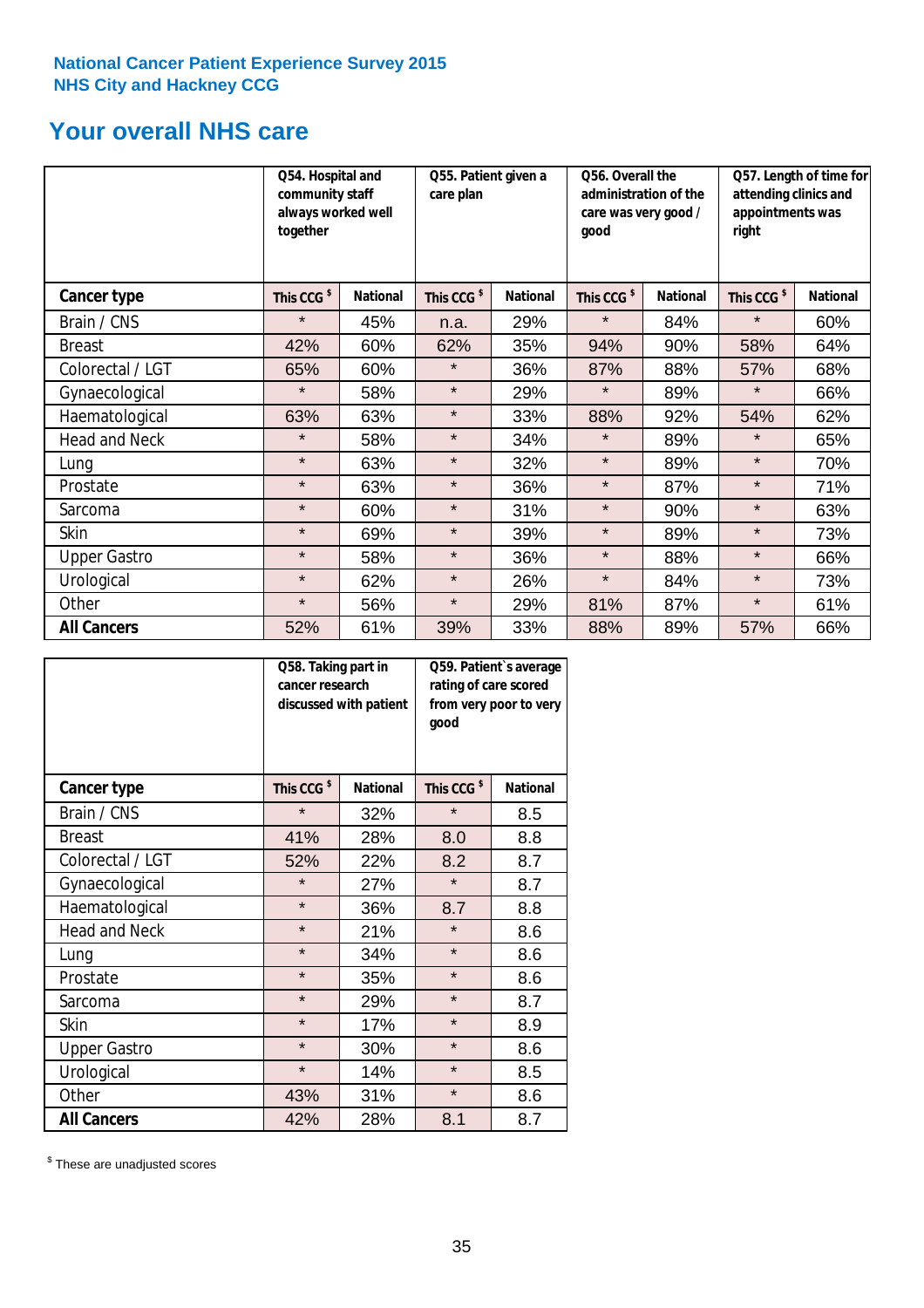## **Annex**

## **Methodology**

The sample for the survey included all adult (aged 16 and over) NHS patients, with a confirmed primary diagnosis of cancer, discharged from an NHS Trust after an inpatient episode or day case attendance for cancer related treatment in the months of April, May and June 2015.

The patients included in the sample had relevant cancer ICD10 codes (C00-99 excluding C44 and C84, and D05) in the first diagnosis field of their patient records, applied to their patient files by the relevant NHS Trust, and were alive at the point at which fieldwork commenced. Deceased checks were undertaken on up to three occasions during fieldwork, to ensure that questionnaires were not sent to patients who had died since their treatment.

Trust samples were checked rigorously for duplicates and patient lists were also de-duplicated nationally to ensure that patients did not receive multiple copies of questionnaires.

The fieldwork for the survey was undertaken between October 2015 and March 2016.

For the first time, the survey used a mixed mode methodology. Questionnaires were sent by post with two reminders where necesssary, but also included an option to complete online. A Freephone helpline was available for respondents to ask questions about the survey, to enable them to complete their questionnaires over the phone, and to provide access to a translation and interpreting facility for those whose first language was not English.

The Health Research Authority supported the survey by granting Section 251 approval.

## **Further information**

Further information on survey methodology, as well as all of the national and local reports and data, is available at www.ncpes.co.uk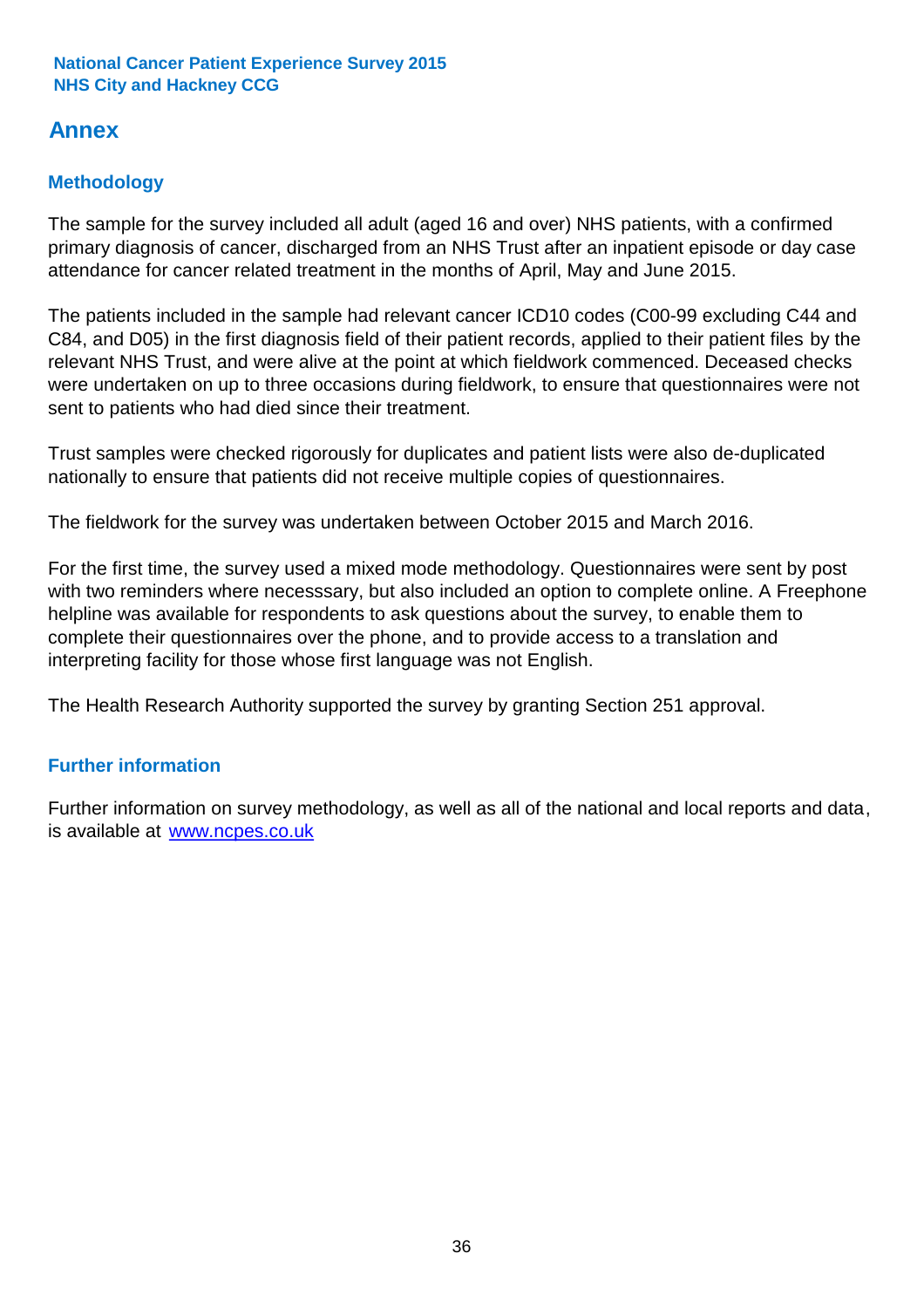### **Redevelopment of the 2015 survey**

A number of significant changes have been made to the National Cancer Patient Experience Survey in 2015:

- the length of the questionnaire has been reduced
- response options have been reviewed and changed to make them consistent throughout the survey
- some of the questions and / or answer options have been changed so that they are now in line with questions in other patient surveys (e.g. the Care Quality Commission national patient surveys), to improve comparability between them
- the topic areas within the questionnaire have been redesigned to capture the whole patient journey.

There are 50 questions in the questionnaire that relate directly to patient experience. Of these, 14 remain unchanged from previous years; and a further 21 have been slightly amended. We draw caution in directly comparing data from the 2015 survey to the findings of the previous CPES surveys, even for identical questions. Changes in the structure of the survey instrument (questionnaire) and also the administration of the survey (calendar period and length of time from sampling to field work start and completion) may influence nationwide averages, although these features will not greatly impact on relative comparisons (e.g. between patient groups or hospitals).

The other 15 questions are either new or substantially changed from previous years.

It is expected that there will be few, if any changes, to the questionnaire going forward so we will be able to compare the results year on year. Where changes are necessary they are expected to be for methodological reasons or to improve question reliability.

Another significant change in 2015 is that an online version of the questionnaire has been developed. The online version was developed to make the questionnaire more accessible for respondents. This may have an impact on the demographic characteristics of the respondents. This may be an improvement if previously underrepresented groups have responded. However, changes to the demographics of respondents may have implications on the overall results - and again, leads us to draw caution in directly comparing results with previous years.

## **Official Statistics**

The 2015 survey data has been published for the first time as Official Statistics. The 2015 survey data has been produced and published in line with the Code of Practice for Official Statistics.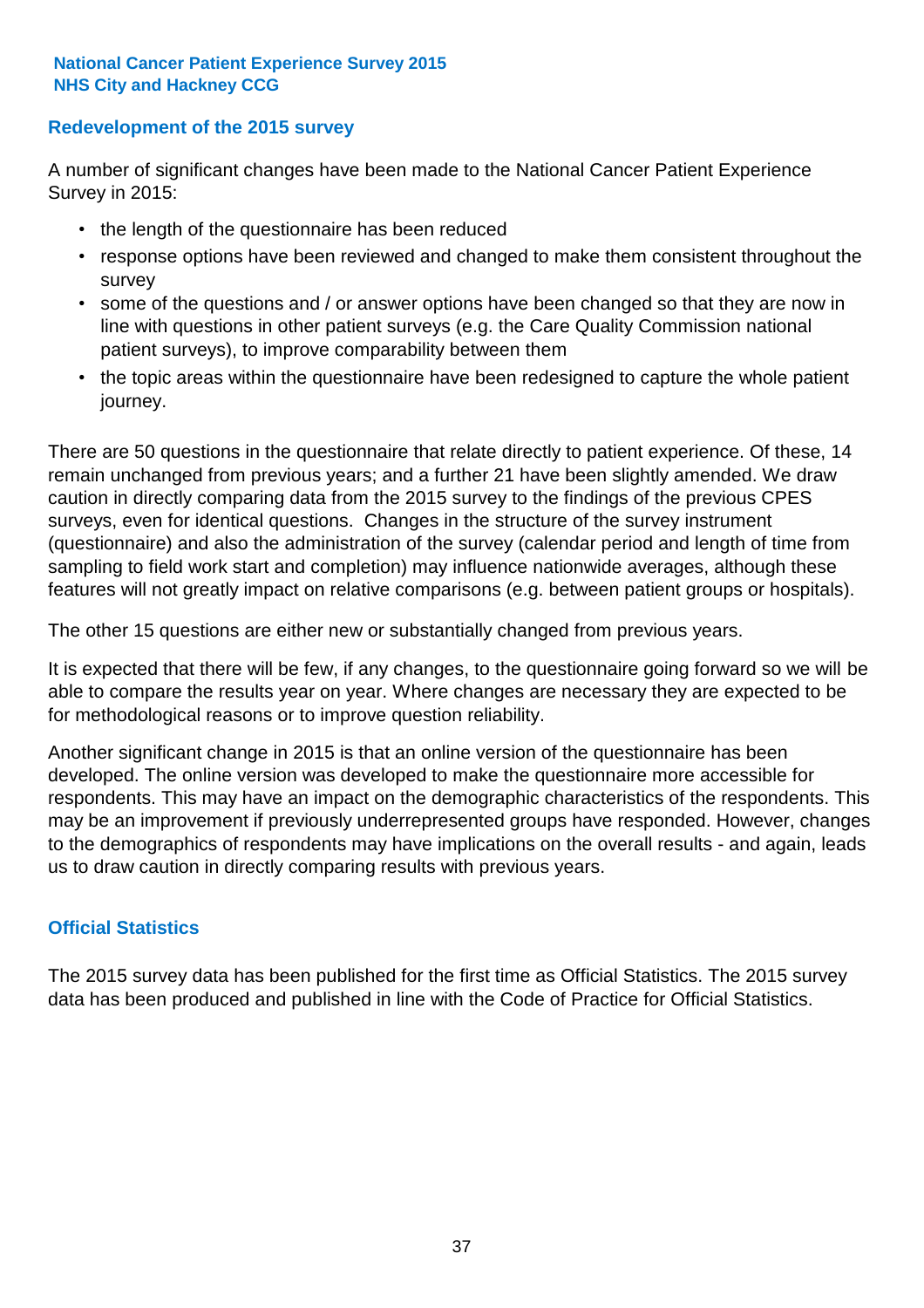### **Scoring methodologies**

49 of the 50 questions relating directly to patient experience have been summarised as the score of the percentage of patients who reported a positive experience. For example:

- question 6 asks: "Overall, how did you feel about the length of time you had to wait for your test to be done?". Responses have been recorded as positive only for those patients who selected the first option ("It was about right")
- question 11 asks: "When you were told you had cancer, were you given written information about the type of cancer you had?". Responses have been recorded as positive only for those patients who selected the first option ("Yes, and it was easy to understand").

Where options do not provide any information on positive/negative patient experience (e.g. "Don't know / can't remember"), they are excluded from the score.

The other question (question 59) asks respondents to rate their overall care on a scale of 0 to 10. Scores have been given as an average on this scale.

A copy of the 2015 questionnaire, marked up with all of these scoring conventions, is available at www.ncpes.co.uk

Further details on the scoring methodology can be found in the technical document for the survey, available at <u>www.ncpes.co.uk</u>

#### **Case-mix adjustment**

For the first time in 2015, case-mix adjusted findings are being presented alongside unadjusted results for CCGs. Case-mix adjustment allows us to account for the impact that differing patient populations might have on results. By using the case-mix adjusted estimates we can obtain a greater understanding of how a CCG is performing given their patient population.

The factors taken into account in this case-mix adjustment are gender, age, ethnic group, deprivation, and tumour group.

For further details on case-mix adjustment, please refer to the technical document for the survey, available at www.ncpes.co.uk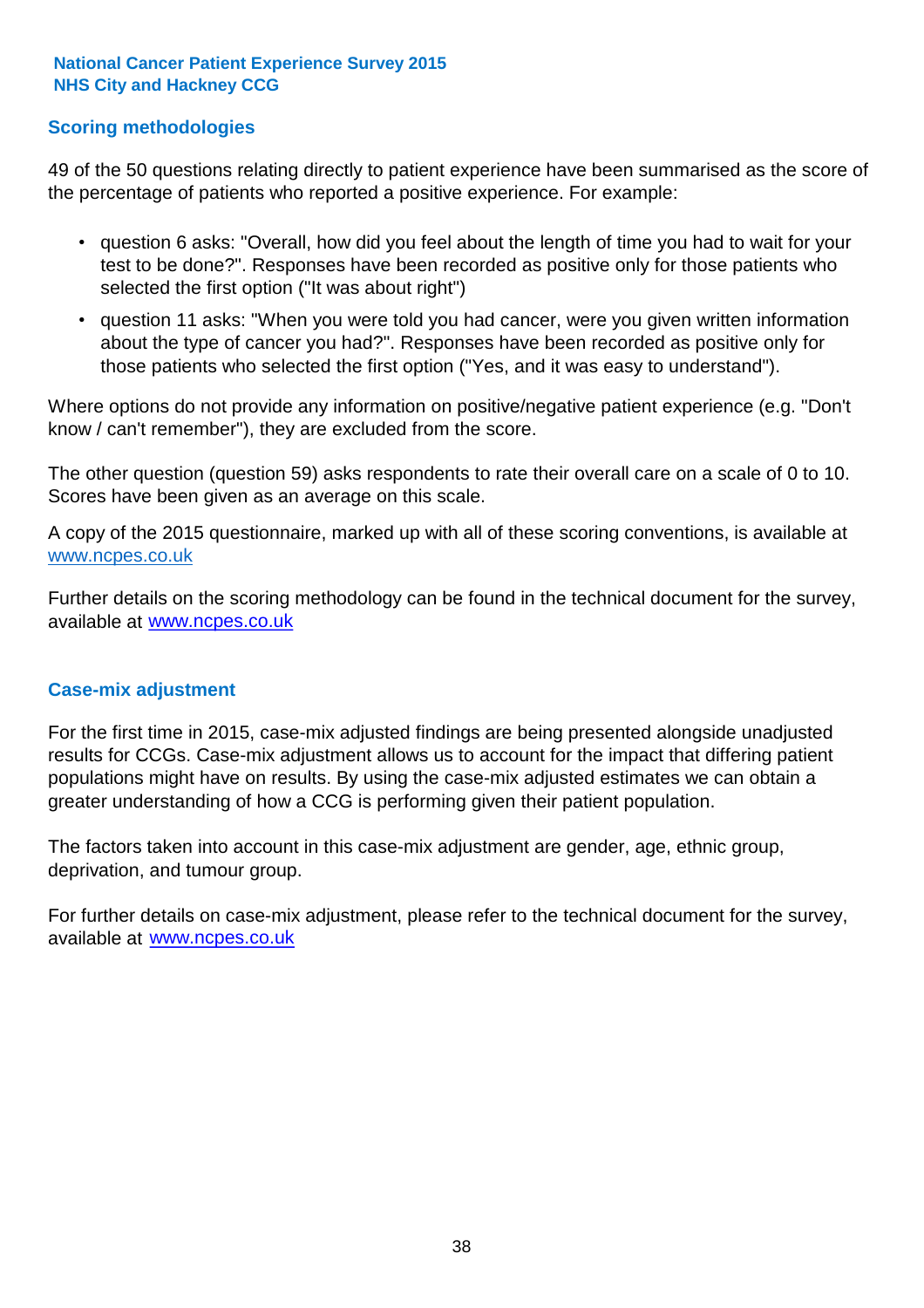## **Response Rates**

|                 | Sample<br><b>Size</b> | <b>Excluded</b> | Adjusted<br><b>Sample</b> | <b>Not</b><br><b>Returned Refused</b> | Blank / | Completed | Response<br>Rate |
|-----------------|-----------------------|-----------------|---------------------------|---------------------------------------|---------|-----------|------------------|
| <b>National</b> | 116,991               | 8.719           | 108,272                   | 33,168                                | 3.918   | 71,186    | 66%              |
| 07T             | 343                   | 45              | 298                       | 135                                   | 6       | 157       | 53%              |

#### **Respondents by tumour group**

The tables below show the numbers of patients from each tumour group and the age and gender distribution of these patients.

| <b>Tumour Group</b>  | Number of<br>respondents* |
|----------------------|---------------------------|
| Brain / CNS          | 1                         |
| <b>Breast</b>        | 32                        |
| Gynaecological       | 8                         |
| Colorectal / LGT     | 23                        |
| Lung                 | 13                        |
| <b>Skin</b>          | 1                         |
| Haematological       | 25                        |
| <b>Upper Gastro</b>  | 8                         |
| Other                | 13                        |
| Urological           | 15                        |
| Prostate             | 9                         |
| Sarcoma              | 1                         |
| <b>Head and Neck</b> | 8                         |

*\* These figures may not match the numerator for all questions in the 'Comparisons by tumour group' section of this report, because not all questions were answered by all respondents.*

## **Respondents by age and gender**

The questionnaire asked respondents to give their year of birth. This information has been amalgamated into 8 age bands. The age and gender distribution for the CCG was as follows:

|             | 16-24 | 25-34 | 35-44 | 45-54 | 55-64 | 65-74 | 75-84        | $85+$ | <b>Total</b> |
|-------------|-------|-------|-------|-------|-------|-------|--------------|-------|--------------|
| <b>Male</b> |       |       |       |       | –     | 16    | $\mathbf{A}$ |       | 69           |
| Female      |       |       | 16    | 18    | 22    | 12    |              |       | 88           |
| Total       |       | 12    | 18    | 25    | 39    | 28    | 28           |       | 157          |